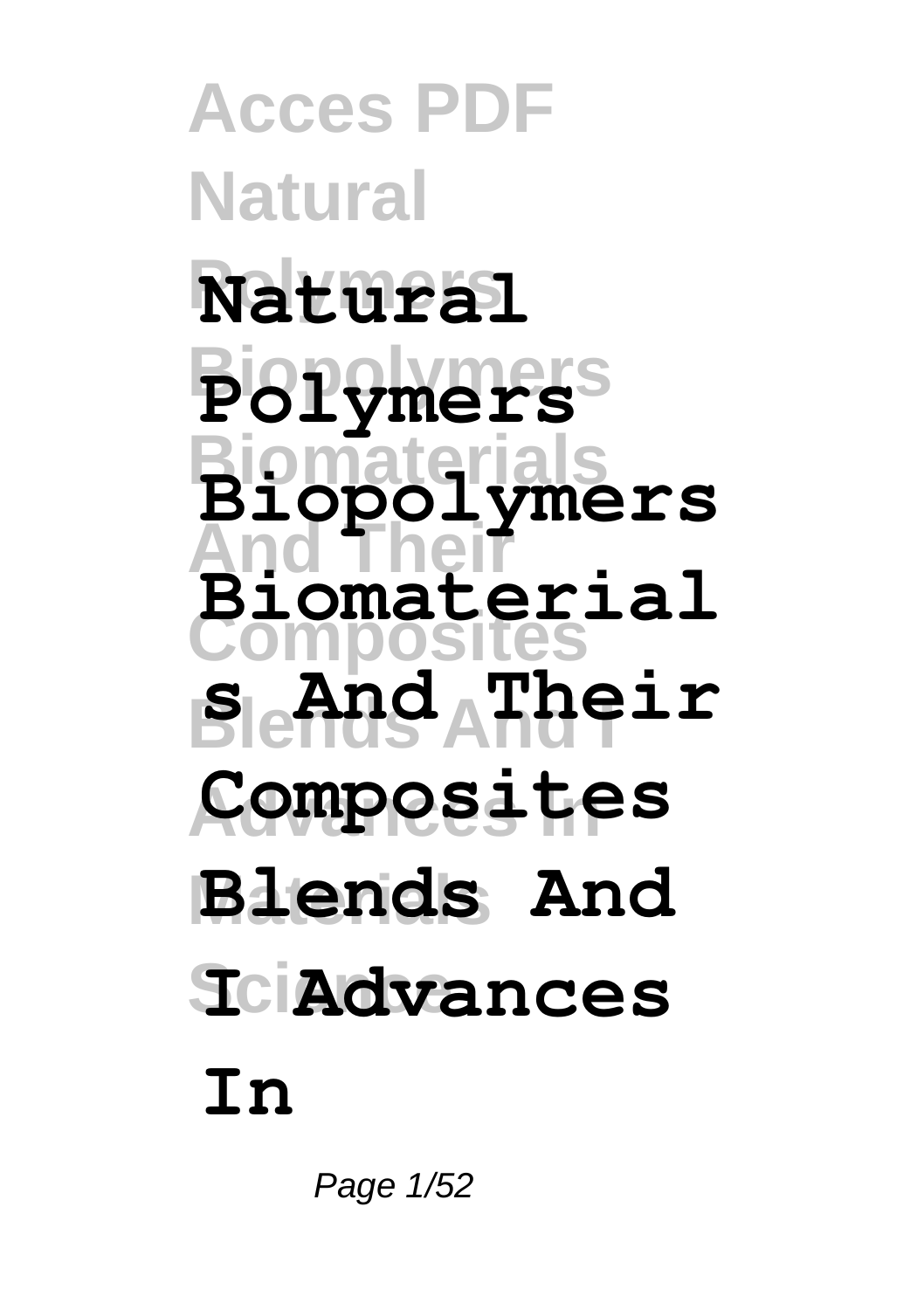**Acces PDF Natural Polymers Materials Science**rs **Biomaterials** Recognizing the way ways to get **Composites natural polymers Blends And I biopolymers Advances In their composites Materials blends and i Science materials** this books **biomaterials and advances in**

Page 2/52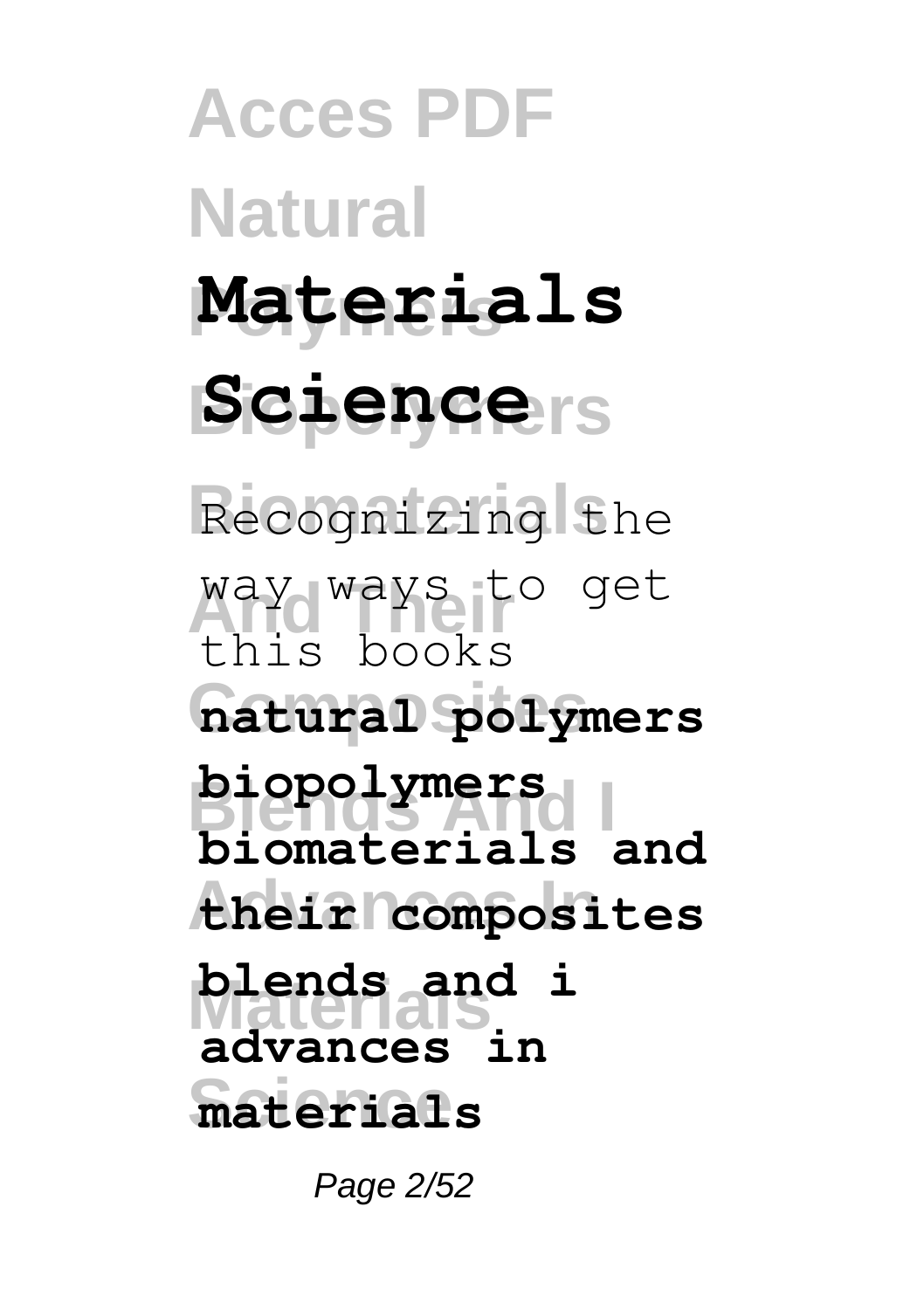**Acces PDF Natural Polymers science** is **Biopolymers** additionally **Biomaterials** remained in **And Their** right site to **Composites** begin getting Ehe<sup>n</sup>atural<sup>o</sup> polymerses In **Materials** biopolymers **Science** their composites useful. You have this info. get biomaterials and blends and i advances in Page 3/52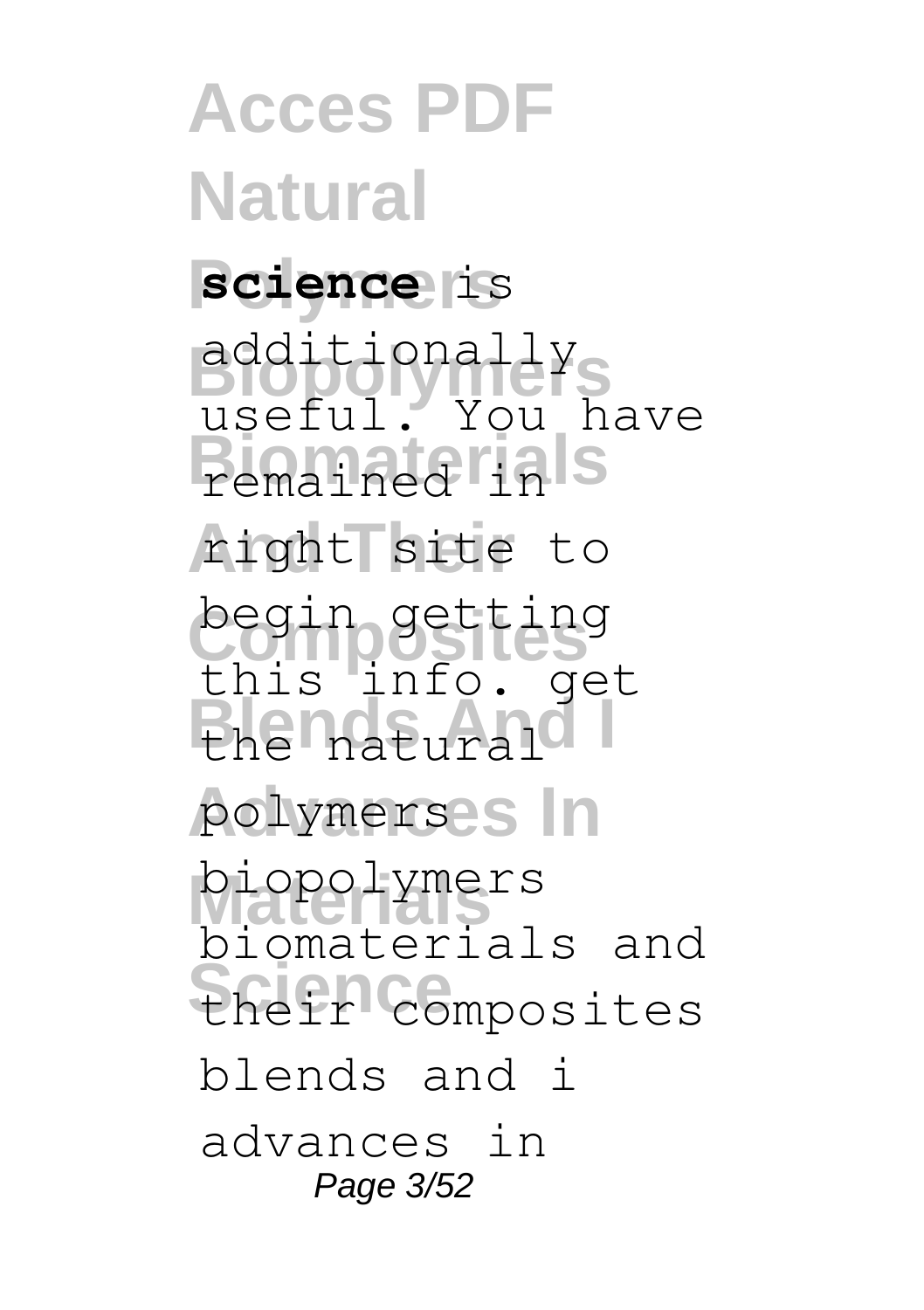**Acces PDF Natural Polymers** materials **Biopolymers** associate that **Biography** funds for here and check eut **Blends And I** You could buy **Materials** guide natural **Science** biopolymers science the link. polymers biomaterials and their composites Page 4/52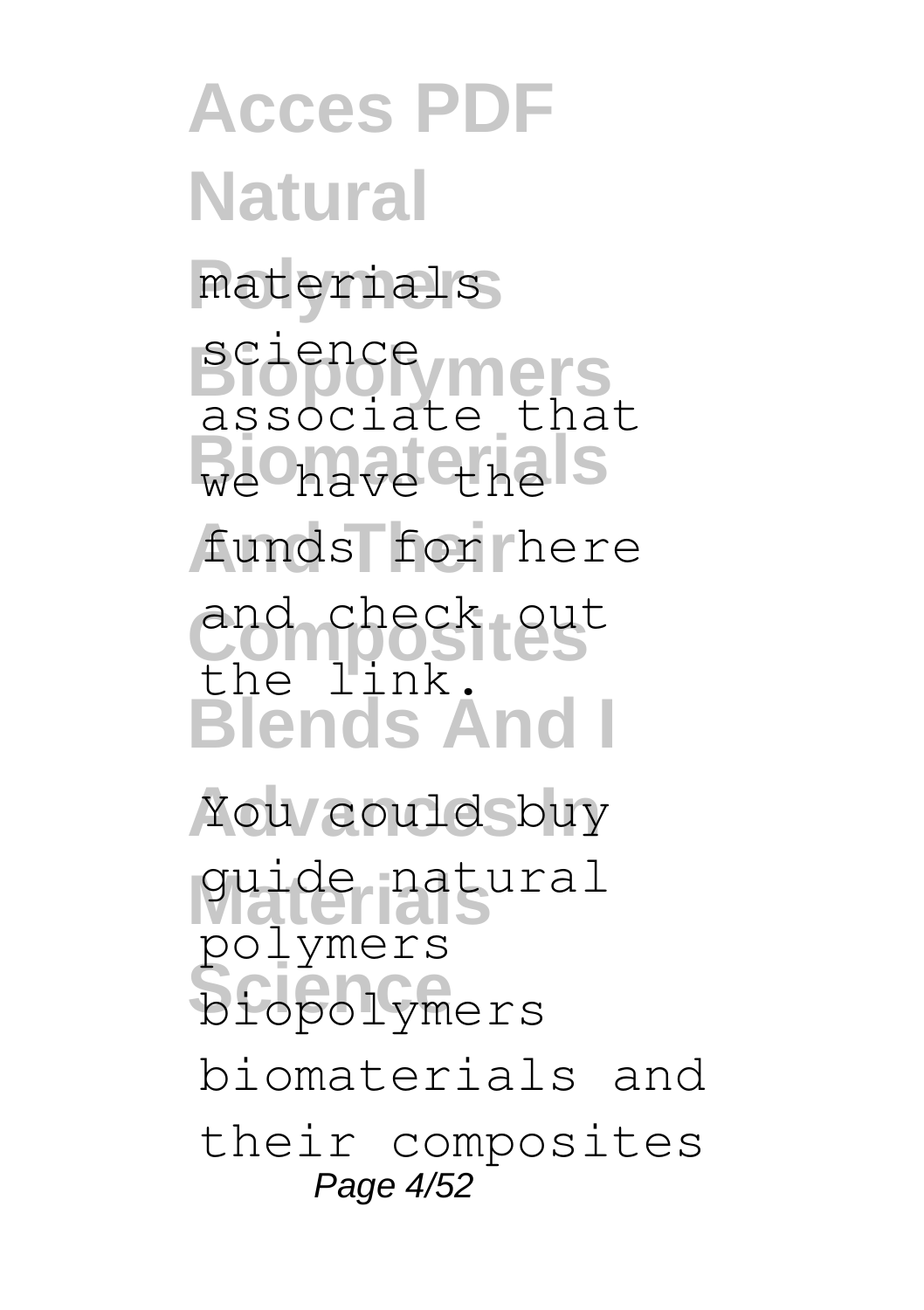**Acces PDF Natural Polymers** blends and i **Biopolymers** advances in **Biomaterials** science or get **And Their** it as soon as **Composites** feasible. You **Blends And I** download this **Advances In** natural polymers **Materials** biopolymers **Science** their composites materials could quickly biomaterials and blends and i advances in Page 5/52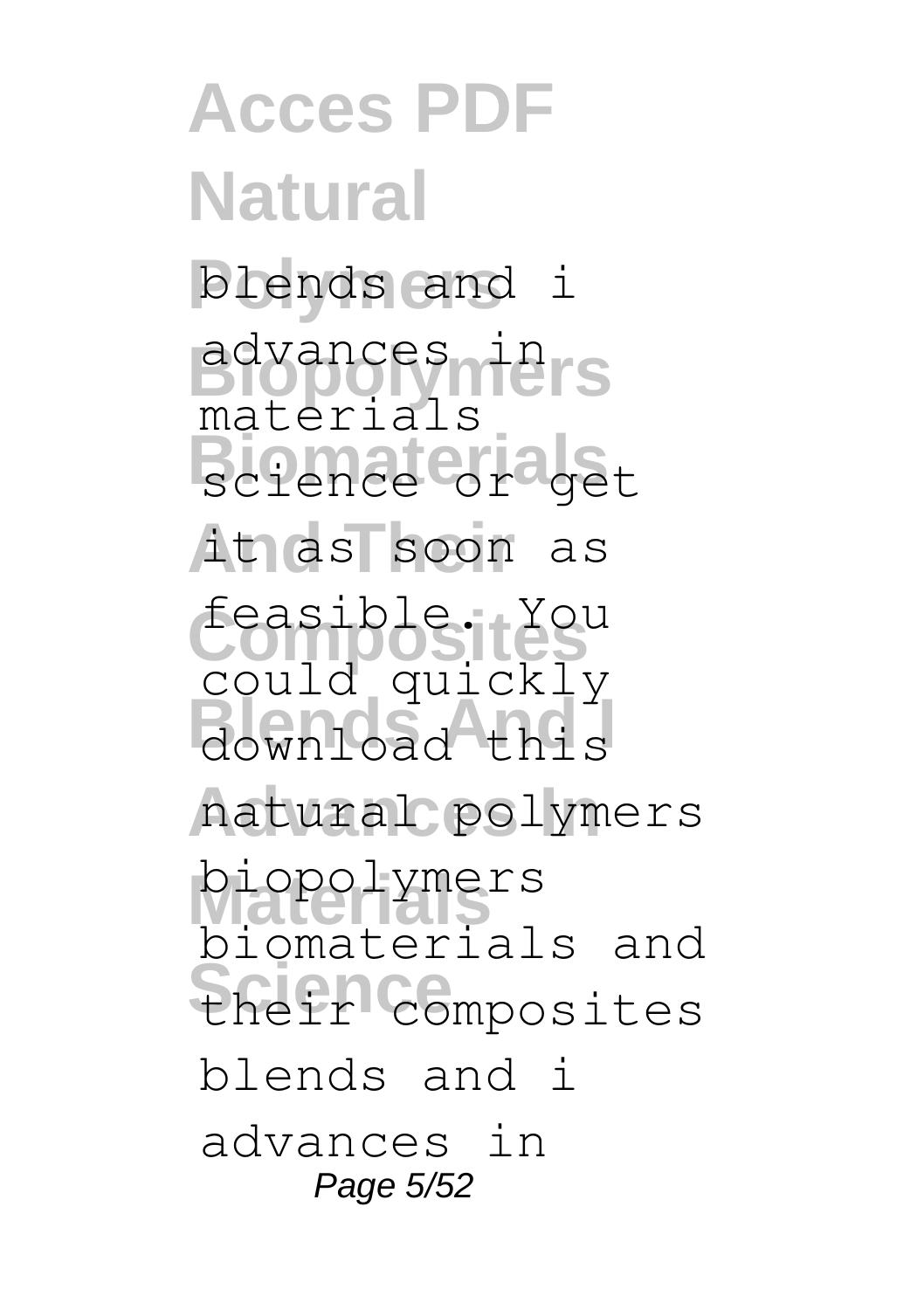**Acces PDF Natural Polymers** materials **Biopolymers** science after **Booting** about mind you require **Composites** the books **Blends And I** straight get it. It's so totally easy and hence You have to getting deal. swiftly, you can fats, isn't it? favor to in this look Page 6/52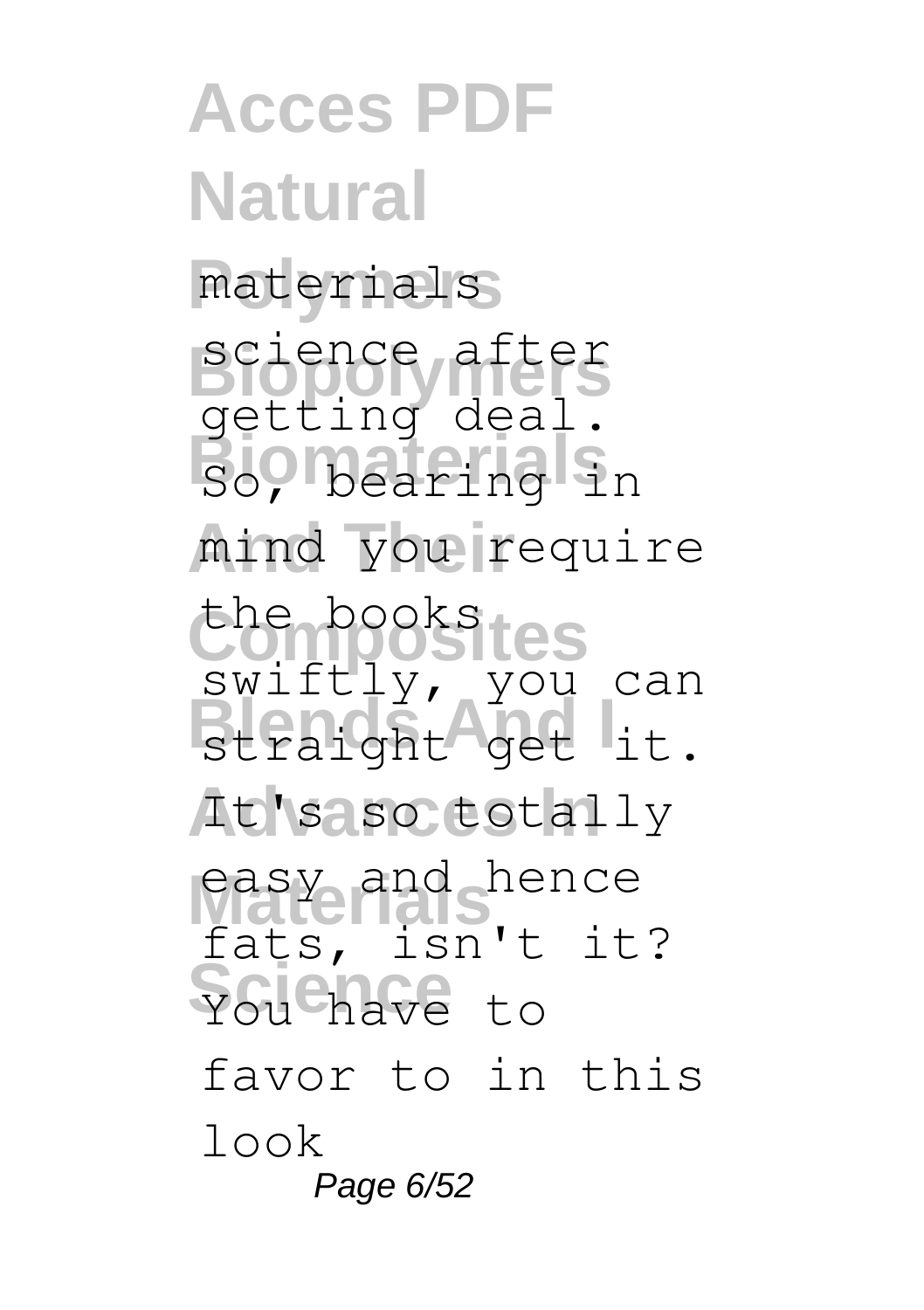**Acces PDF Natural Polymers Biopolymers** *Natural* **Biomaterials** Natural Polymers A Organic<sup>"</sup> Chemistry<br>Chemistry | **Blends And I** FuseSchool *GCSE Chemistry* - n **Materials** *Naturally* **Science** *Polymers biopolymers* Ghemis *Occurring Polypeptides, DNA, and* Page 7/52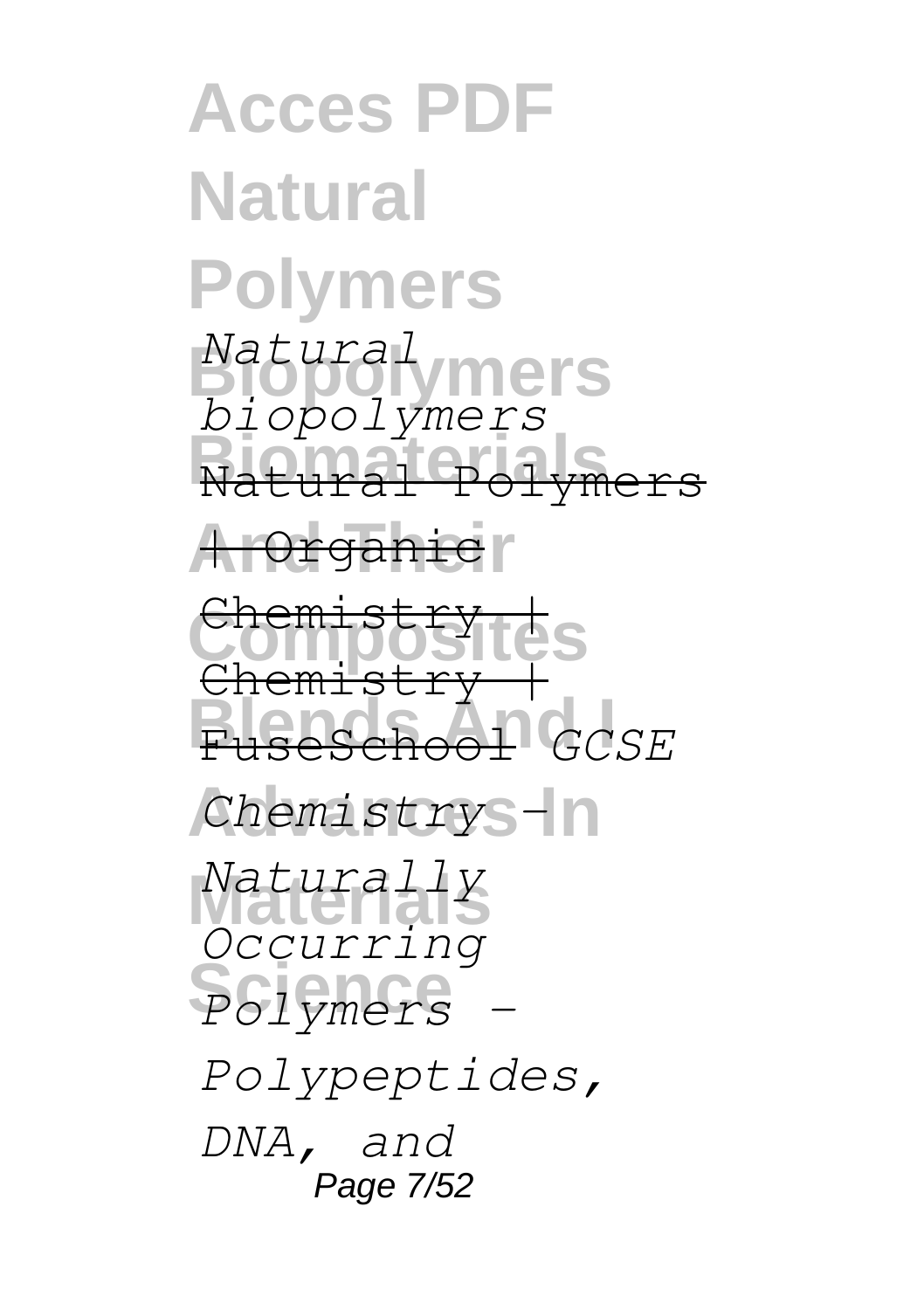### **Acces PDF Natural Polymers** *Carbohydrates* **Biopolymers** *#72* **Biomaterials** Carbohydrates **And Their** and fats natural **Composites** polymers *Natural* **Blends And I** *hydrogels* **Scaffolds:** In **Materials** Natural Polymers **Science** of Natural Natural polymers *polymers and* Classification Polymers (EPPI)- Part-01(CH-02) Page 8/52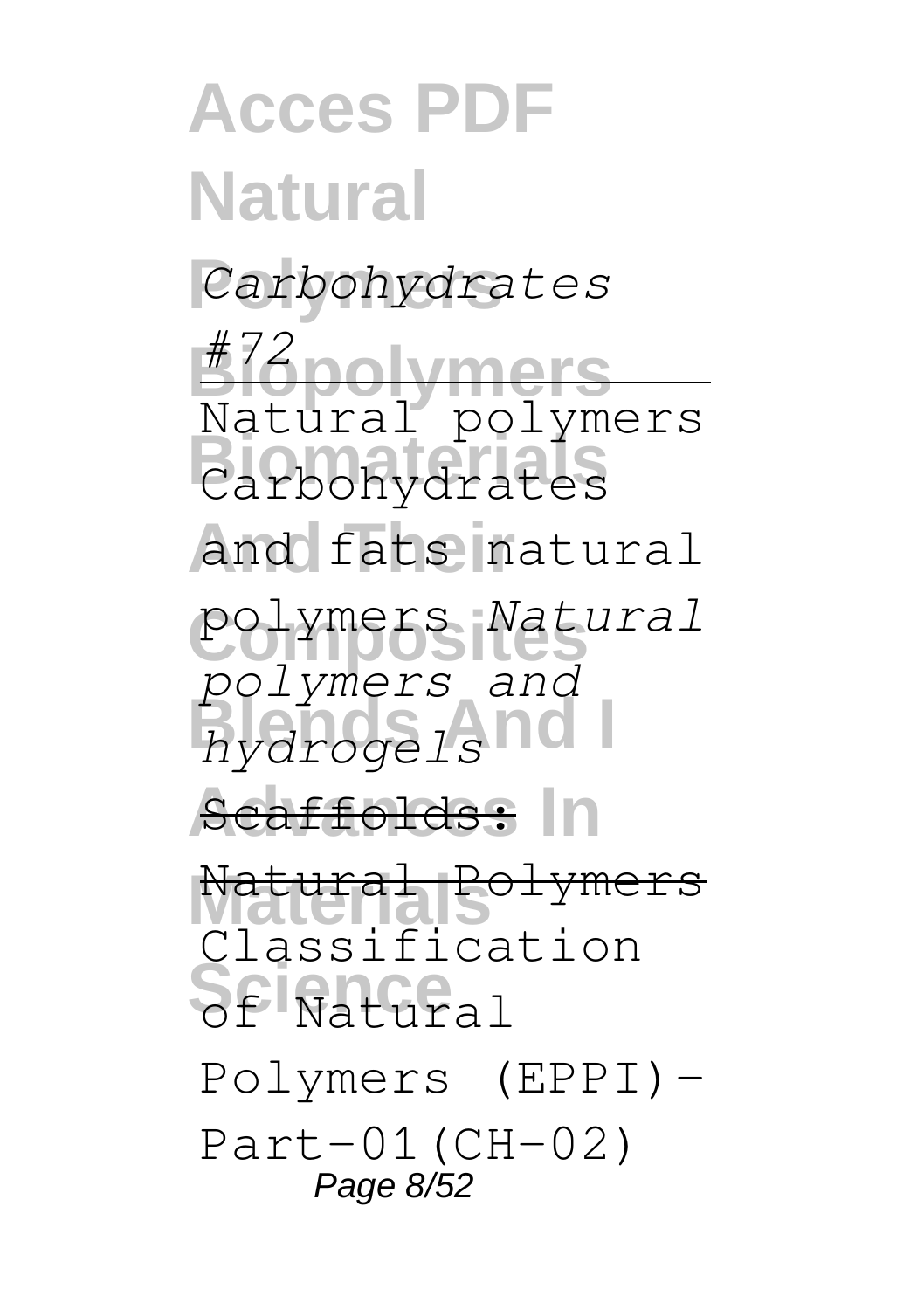### **Acces PDF Natural Polymers** *LIVE\_Medical Bio* **Biopolymers** *Materials* **Biomaterials** Delivery Systems **And Their** - Biomaterials - **Composites** UND Engineering **Blends And I** *Powerpoint* plastics 6 | n **Materials** natural polymers with tea and Polymeri *Natural Polymers Waterproof cloth milk biopolymers (casein) What is* Page 9/52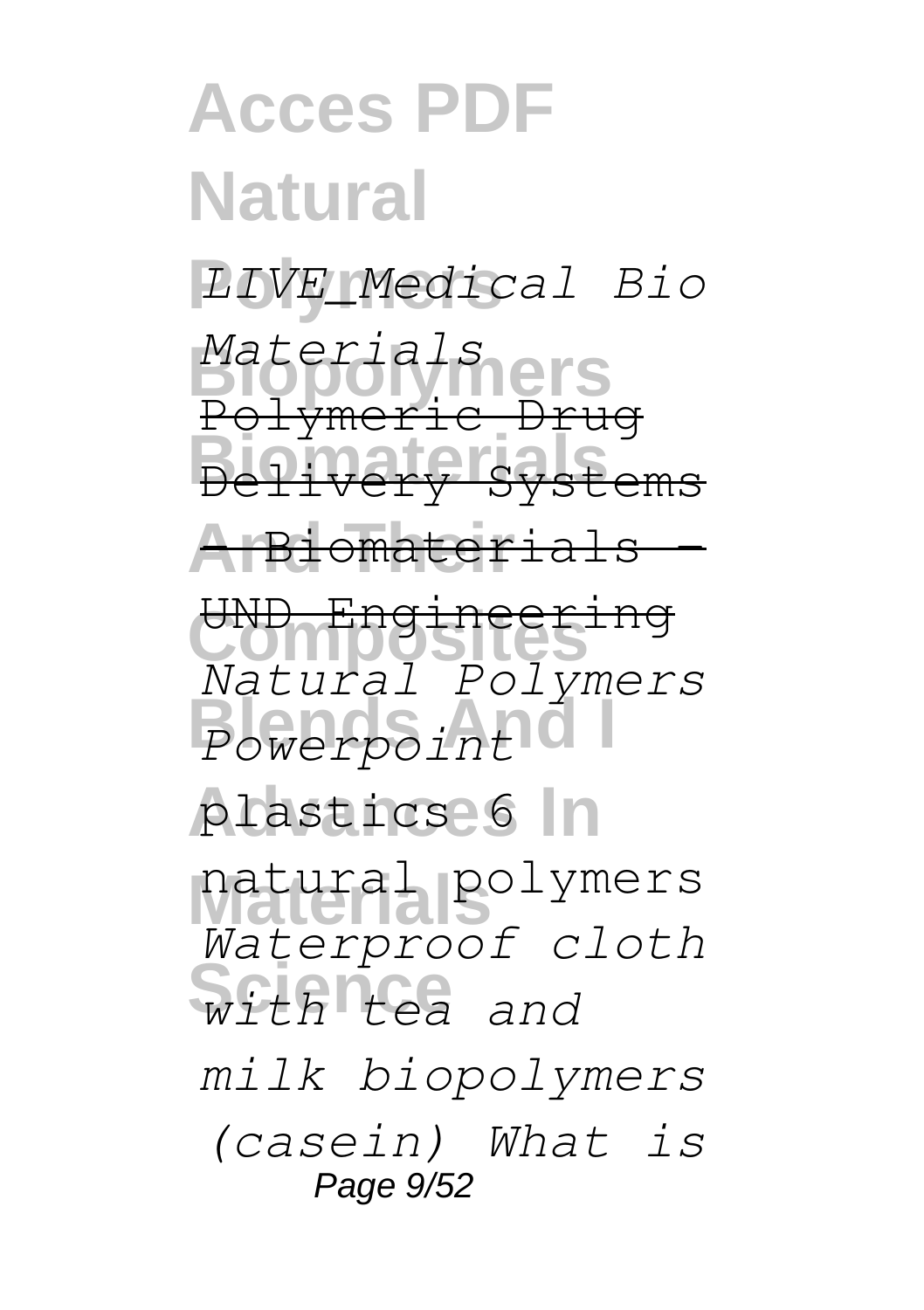### **Acces PDF Natural Polymers** *Biomaterials* **Biopolymers** *Science?* **BIOPOLYMER?** What does Their BIOPOLYMERmean? Blends And I definition In **Materials** \u0026 **Introduction** to What is BIOPOLYMER explanation Polymers Lecture 1.1. Page 10/52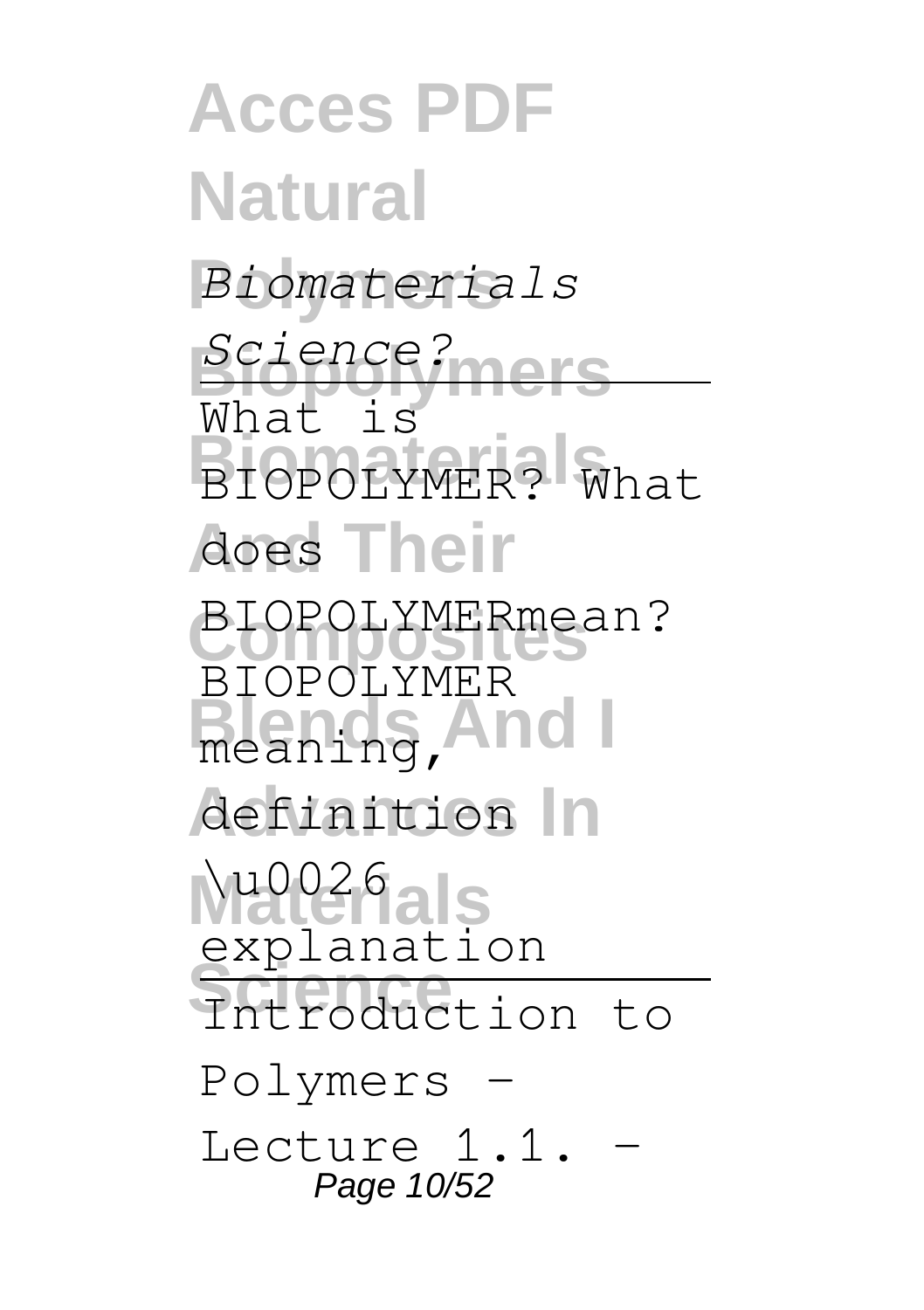**Acces PDF Natural** What are s **Biopolymers** polymers?*GCSE* **Biomaterials** *Condensation* **And Their** *Polymers* **Composites** *(Polyesters) #71* Plastics from Potatoes: In **Materials** Practical **Science** A Level Biology: *Chemistry*  demonstration Monomers and Polymers*Natural* Page 11/52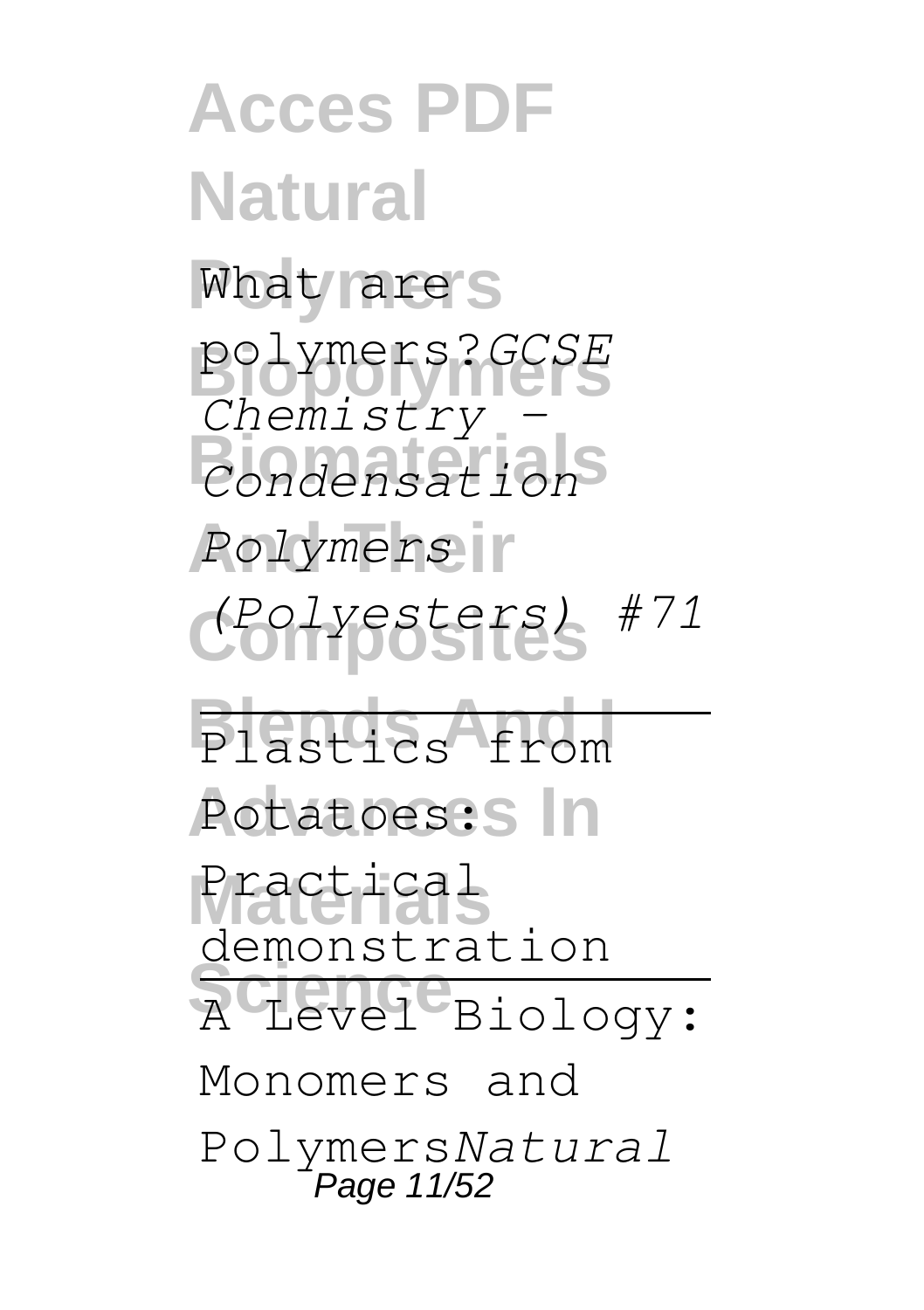**Acces PDF Natural Polymers** *and Synthetic* **Biopolymers** *Polymers* Super **Biomaterials** Gel Biopolymers **And Their** - Dr Ramani Narayan sites **Blends And I Advances In** Interview M.Sc. Chemistry 2nd **Symers...**Starch Duper Polymer Michigan State Sem...Natural Po Classification of Natural Page 12/52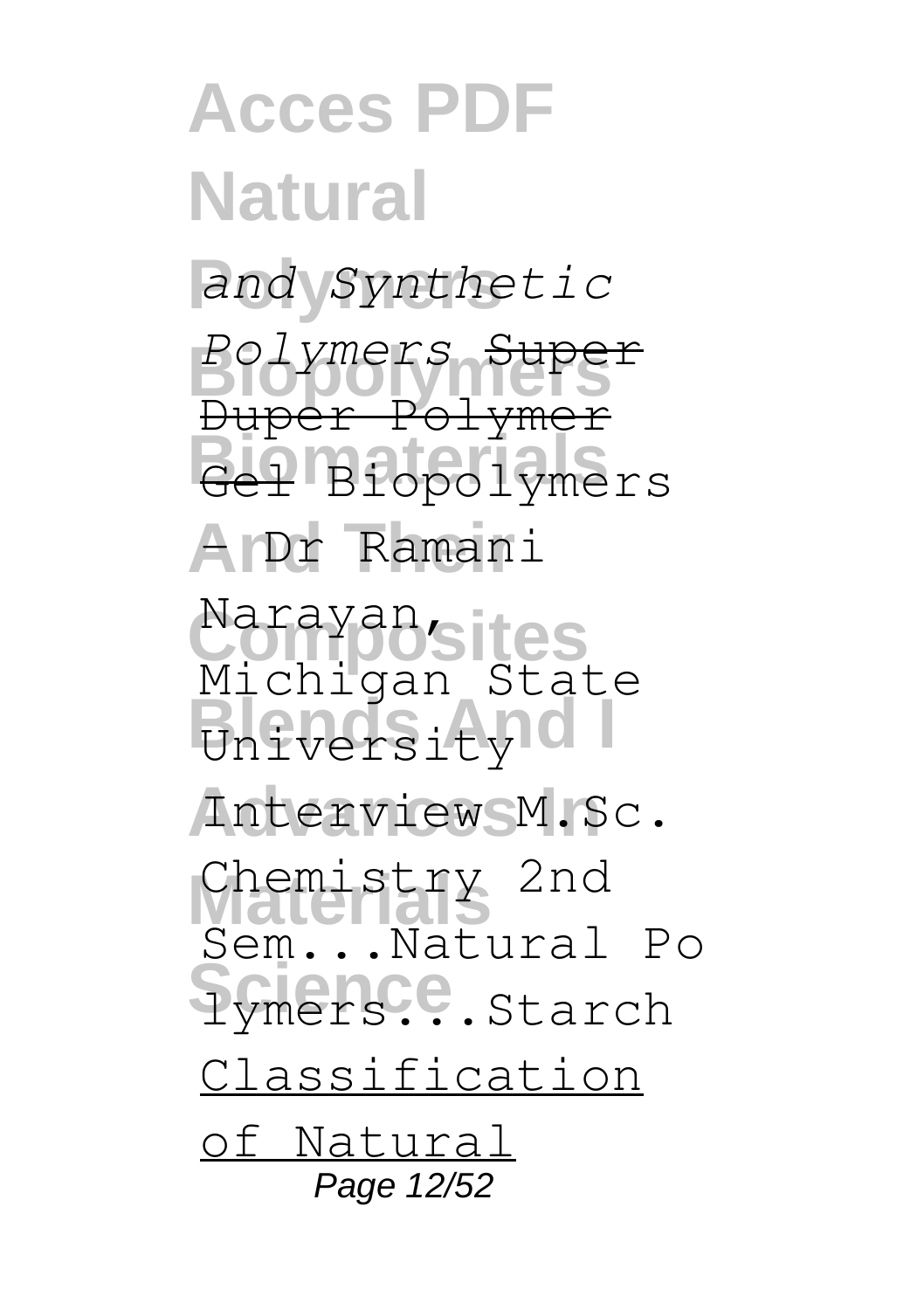**Acces PDF Natural Polymers** Polymers (EPPI) **Biopolymers** (CH-02) *Ethiopia* **Biomaterials** *| GD 12* **And Their** *chemistry -Unit* **Composites** *6-Lesson* **Blends And I** *Polymers part* **Advances In** *4(proteins:* **Materials** *polypeptides)* **Science** *Course Chemistry*  $Part -03$ *14|Natural Polymers: Crash #45* Biodegradable Page 13/52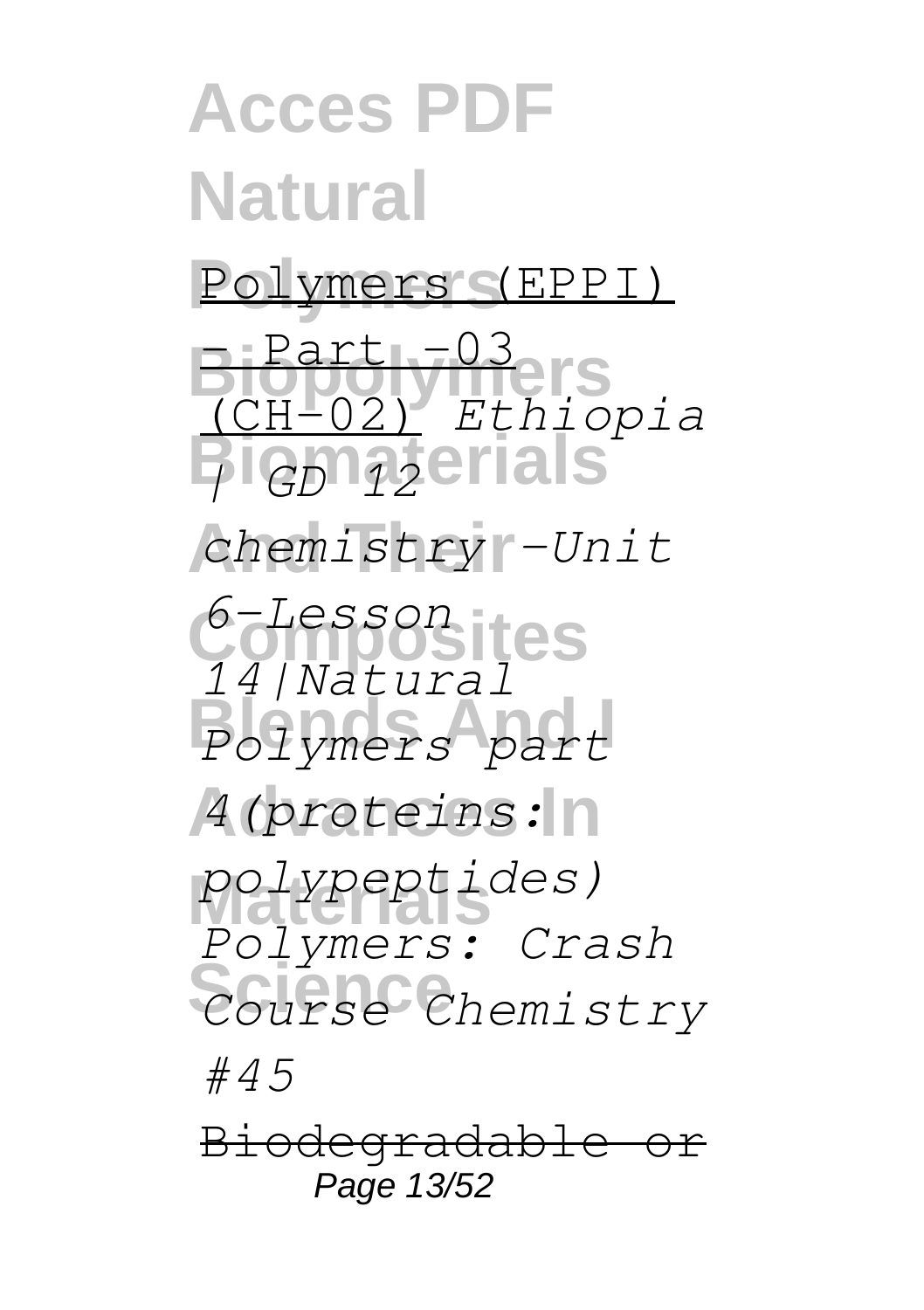### **Acces PDF Natural Polymers** Natural Polymers **Biopolymers** 003-Biological **Biomateurials And Their** artificial and **Composites** for unique **Blends And I** functionality | **Sheng Li Natural** Polymers<sub>s</sub> **Science** Biomaterials And olymers <del>natural po</del> Biopolymers Natural Polymers, Page 14/52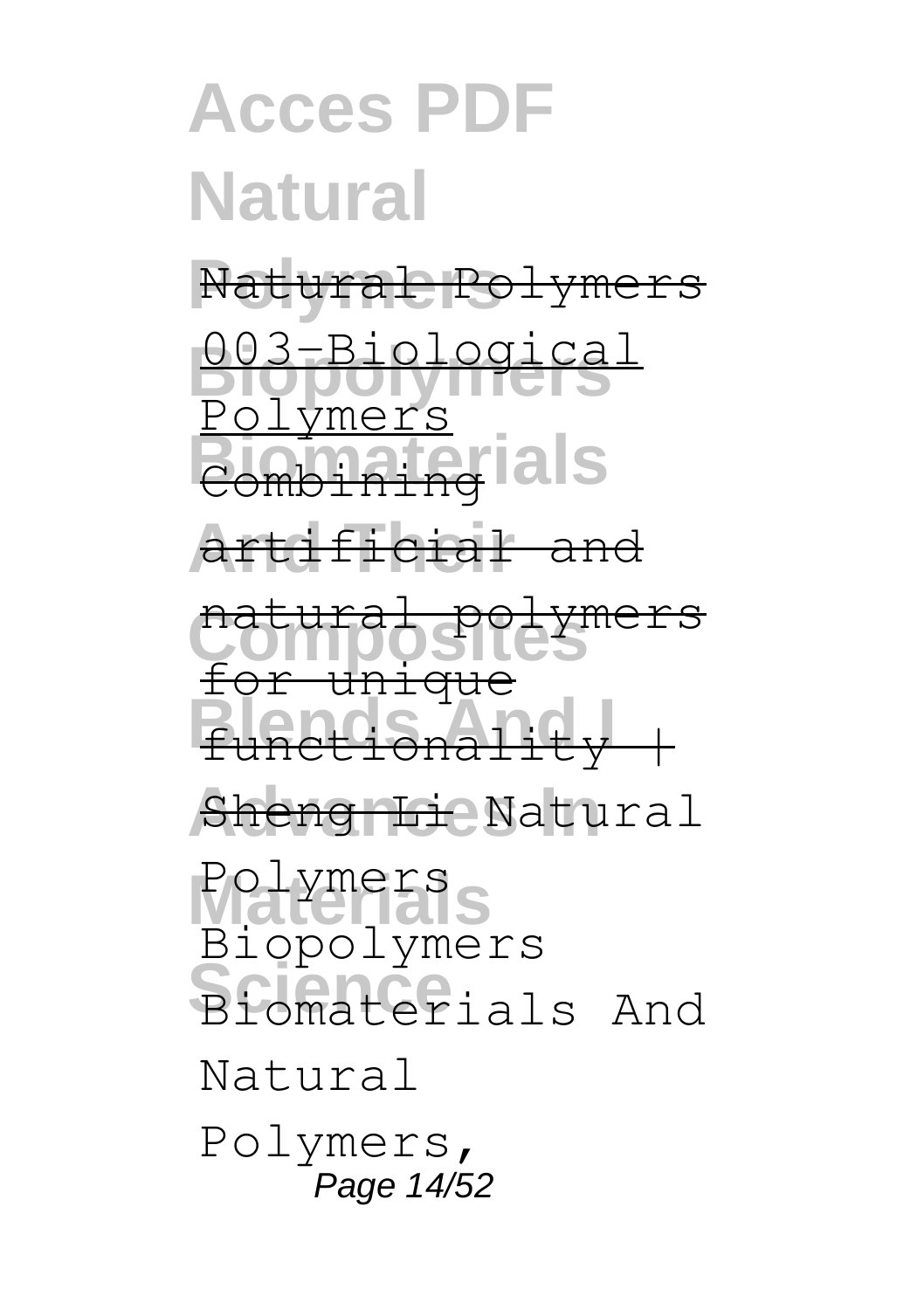**Acces PDF Natural Polymers** Biopolymers, **Biopolymers** Biomaterials, **Biomaterials** Composites, **And Their** Blends, and IPNs **Composites** focuses on the B<sub>n</sub>enatural<sup>10</sup> polymers, In **Materials** biopolymers, and their and Their recent advances biomaterials, composites, blends, and Page 15/52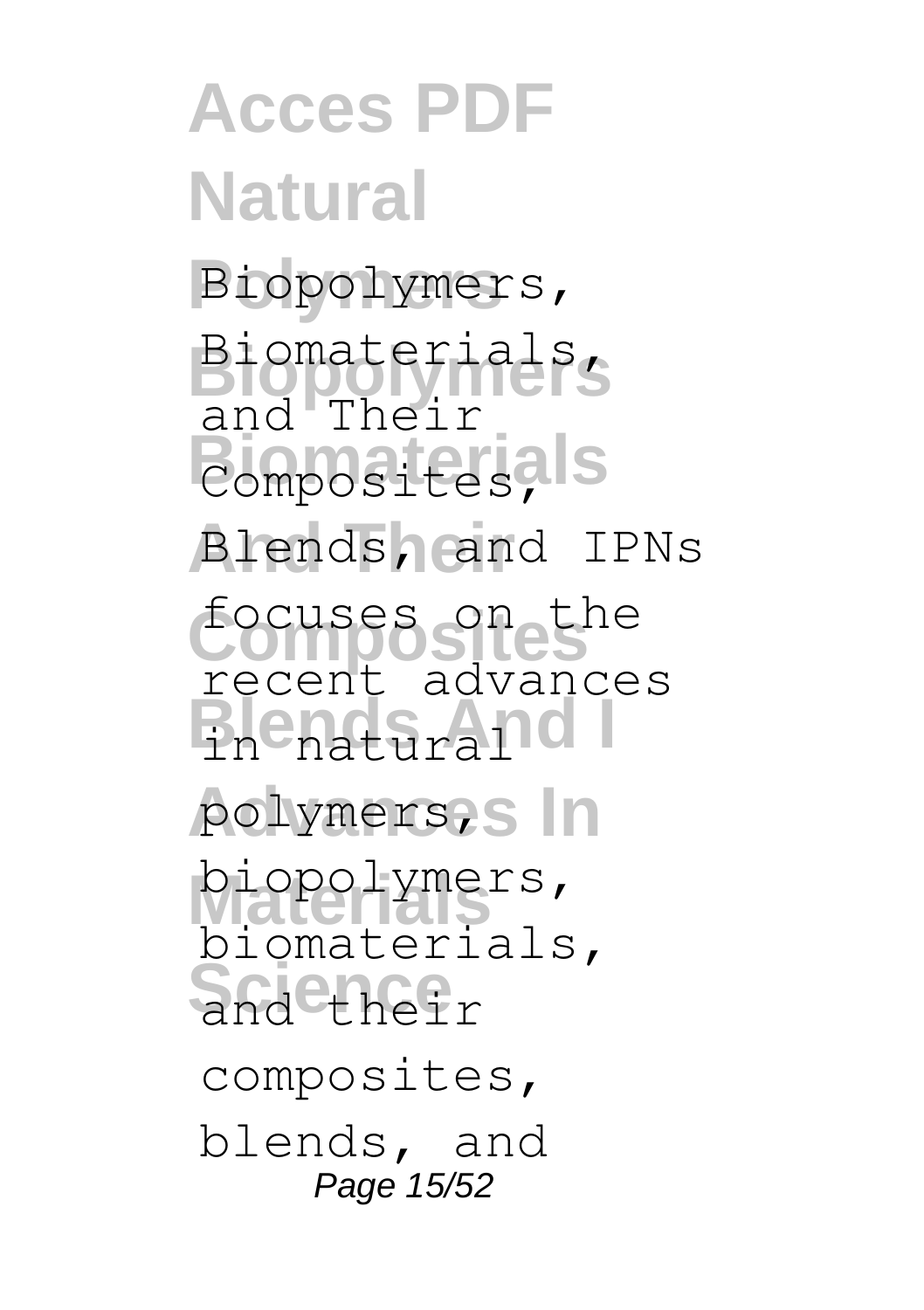**Acces PDF Natural** IPNs. Biobased polymer blends **Biomateur** position in the **Composites** dynamic world of **Blends And I** biomaterials. **Advances In** Natural<sub>a</sub> **Science** Biopolymers, and composites new Polymers, Biomaterials, and Their Page 16/52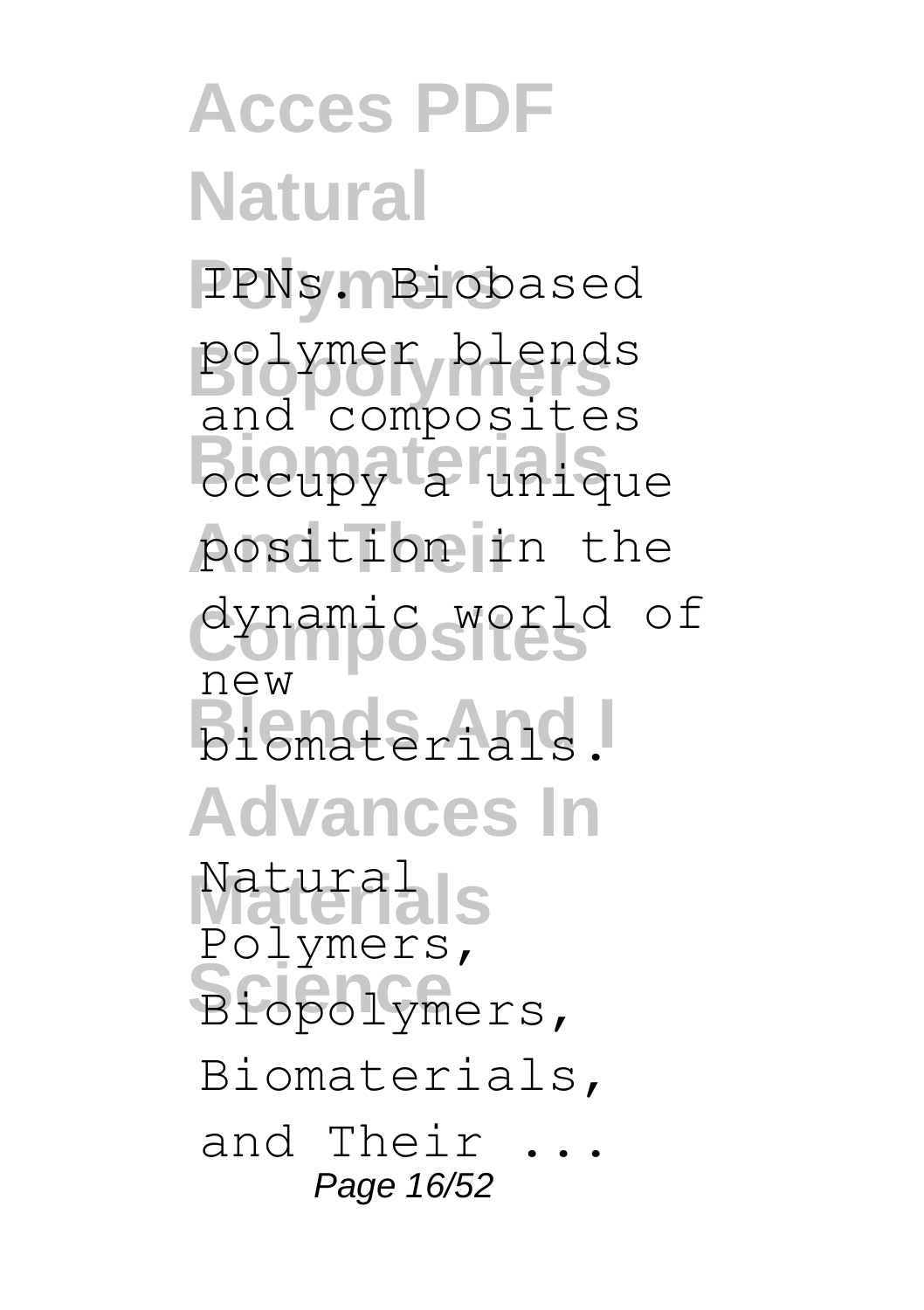**Acces PDF Natural Natural**rs **Biopolymers** Biopolymers, **Biomaterials** Biomaterials, **And Their** and Their **Composites** Composites, **Blends And I** focuses on the recent advances **Materials** in natural **Science** biopolymers, Polymers, Blends, and IPNs polymers, biomaterials, and their Page 17/52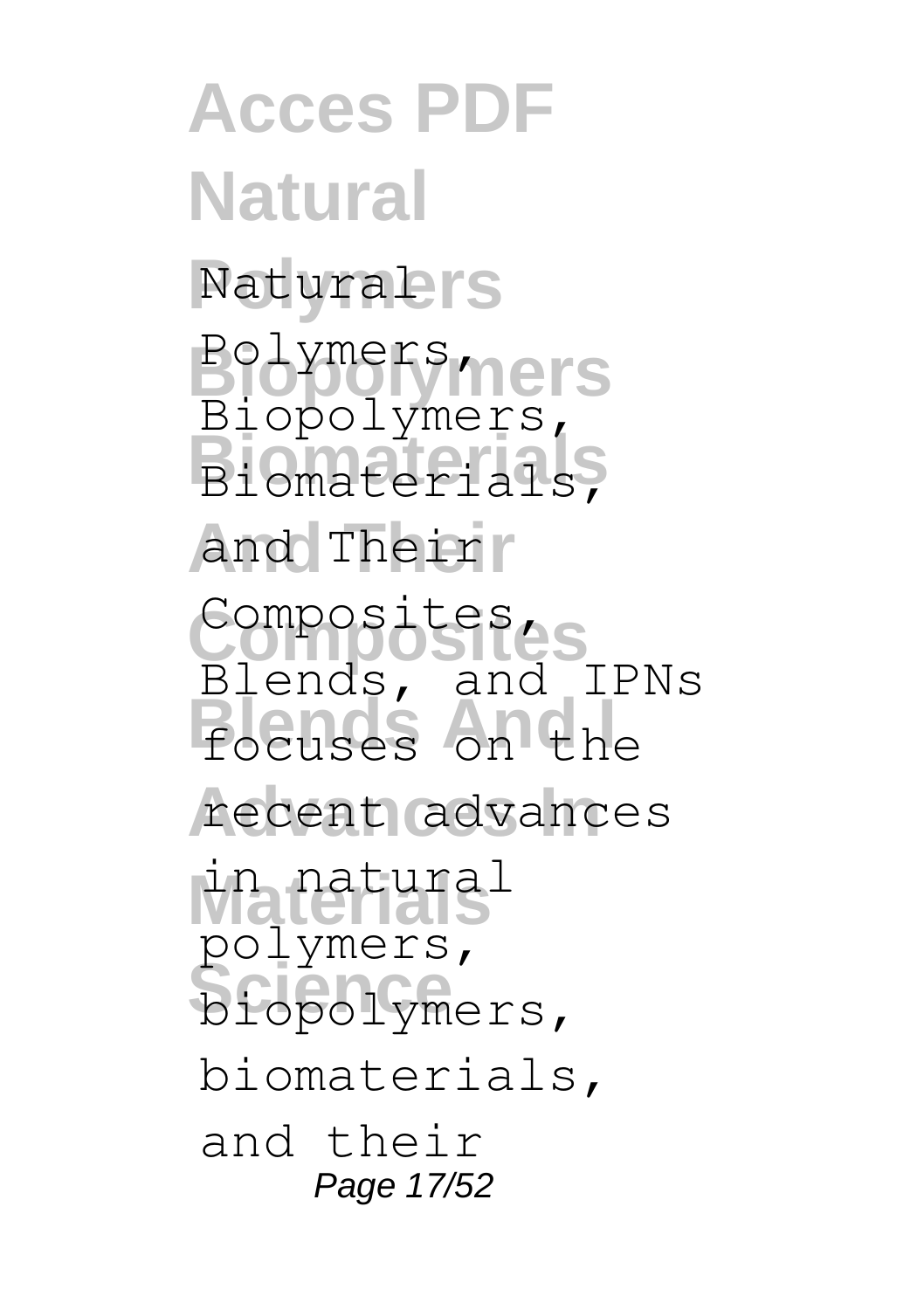### **Acces PDF Natural** composites, **blends**, and **rs Biomaterials** polymer blends and composites **Composites** occupy a unique **Blends And I** dynamic world of **Advances In** new **Materials** biomaterials. for lubricious IPNs. Biobased position in the The growing need coatings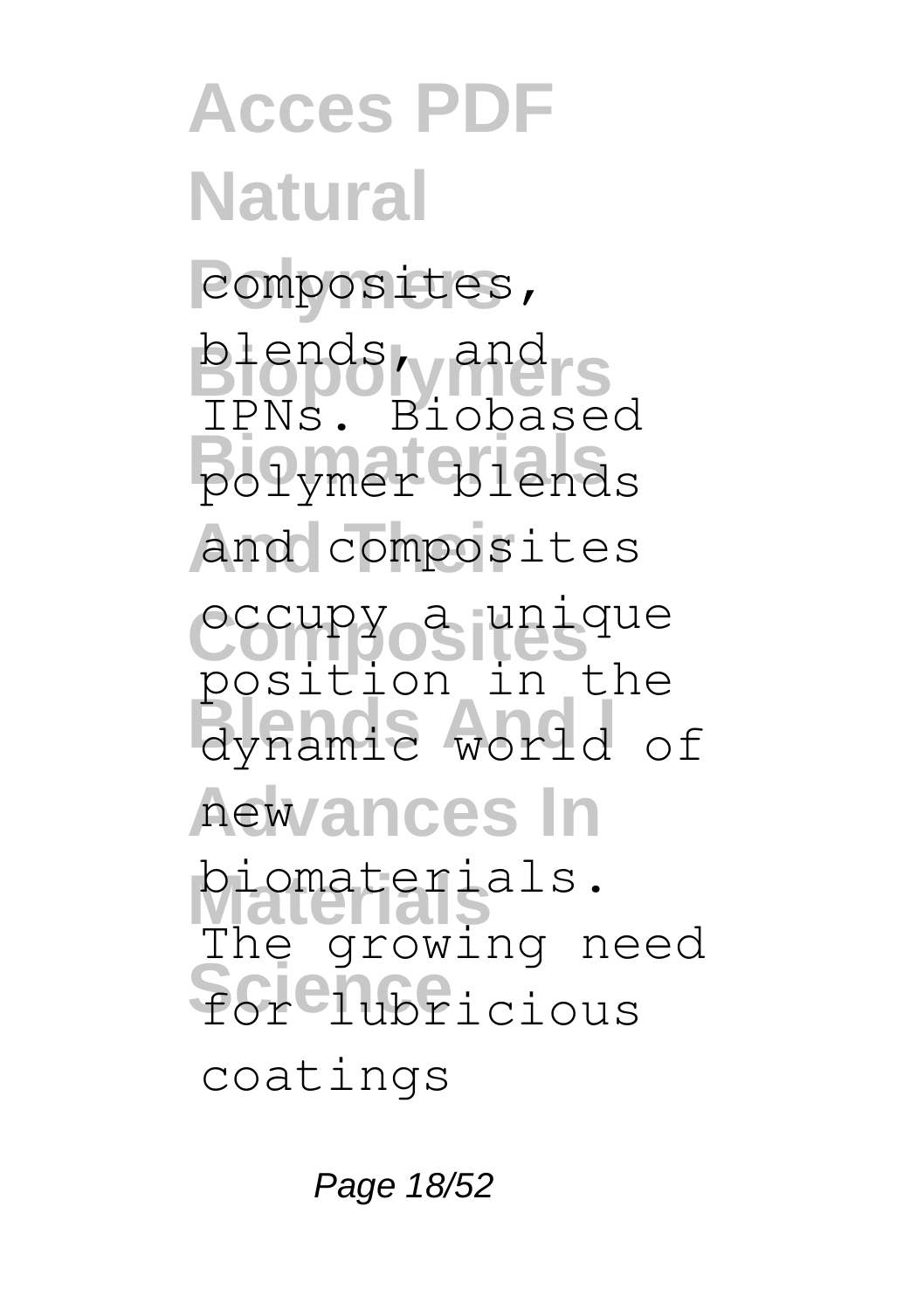**Acces PDF Natural Natural**rs **Biopolymers** Polymers, **Biomaterials** Biomaterials, **And Their** and Their ... **Composites** Natural Biopolymers, **Advances In** Biomaterials, and Their<br>Composites, **Blends, Cand IPNs** Biopolymers, Polymers, and Their focuses on the recent advances Page 19/52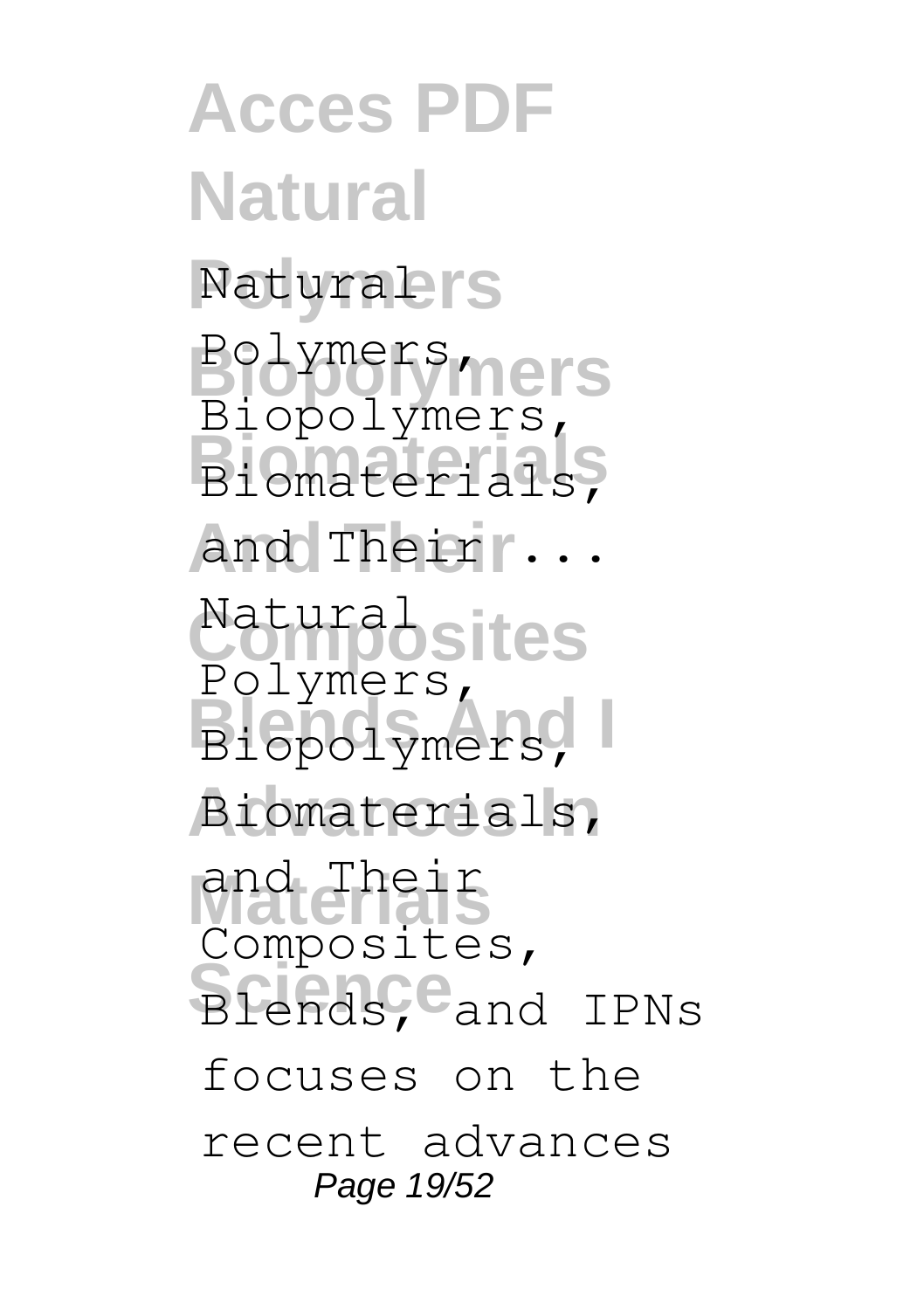**Acces PDF Natural Polymers** in natural **Biopolymers** polymers, **Biomaterials** biomaterials, and their **Composites** composites, **Blends And I** IPNs. Biobased **Advances In** polymer blends **Materials** and composites position in the biopolymers, blends, and occupy a unique dynamic world of new Page 20/52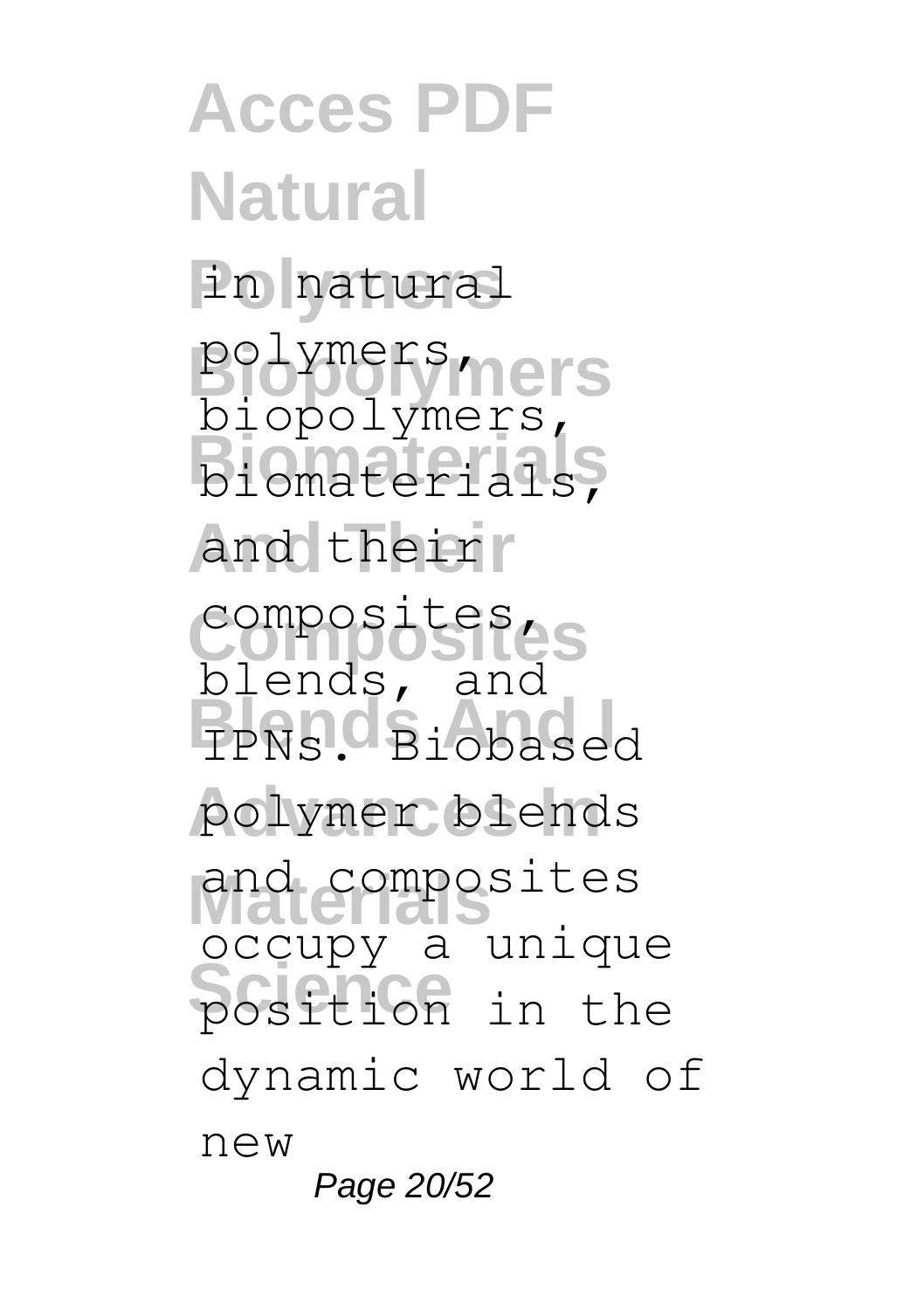**Acces PDF Natural Polymers** biomaterials. **Biopolymers Biomaterials** Polymers, **Composites** Biopolymers, **Blends** This **Advances In** issue of Macromolecular **Schifferdan**<br> **Schifferdang**<br> **Part II** Amazon.com: Biomaterials ... Symposia of selected papers presented Page 21/52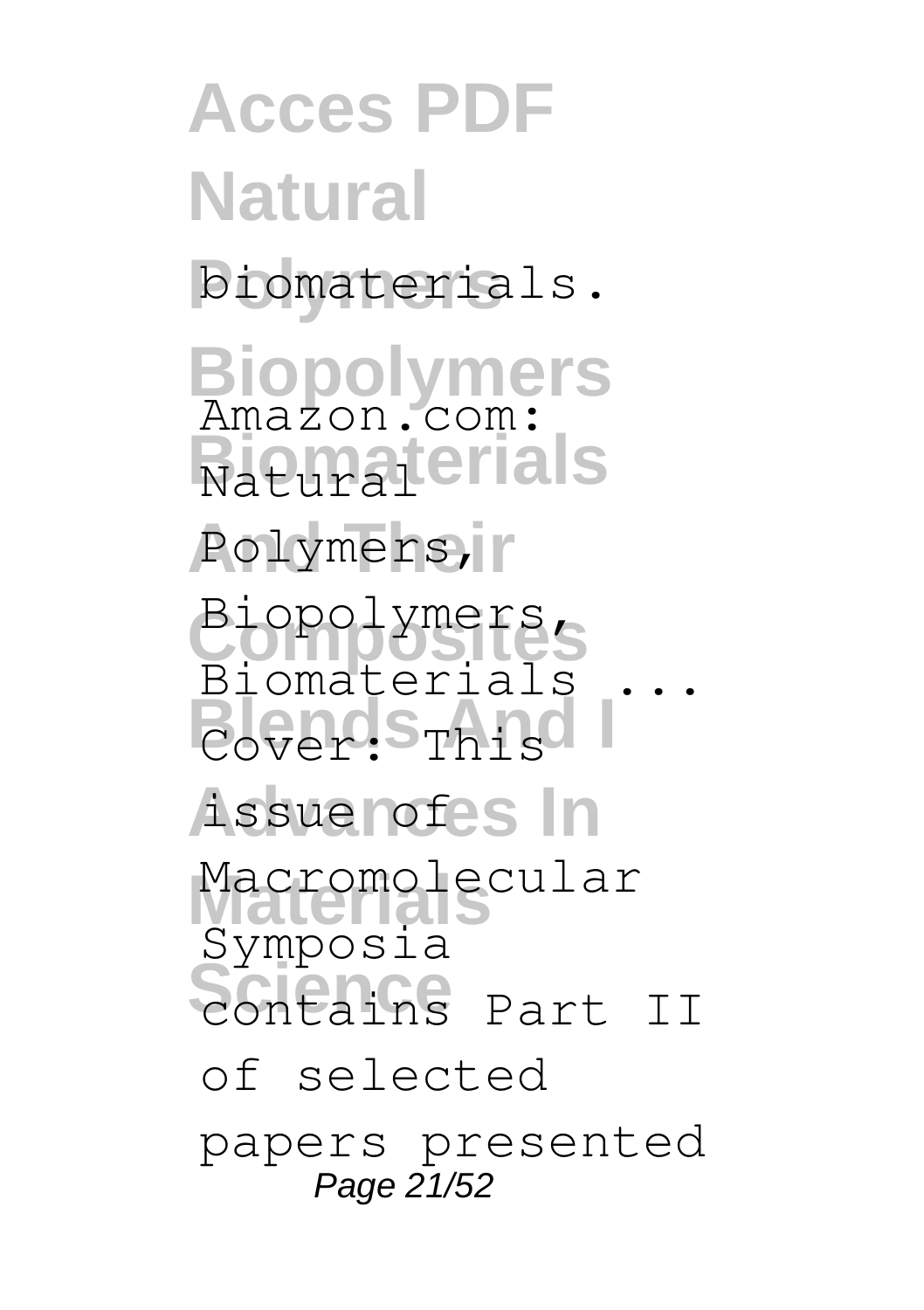**Acces PDF Natural** at the 5th **Biopolymers** International **Biomaterials** Polymers, **Composites** Bio?Polymers, **Blends And I** Composites, n Nanocomposites, **Science** lyelectrolytes, Conference on Bio?Materials, Blends, IPNs, Po and Gels: Macro to Nano Scales Page 22/52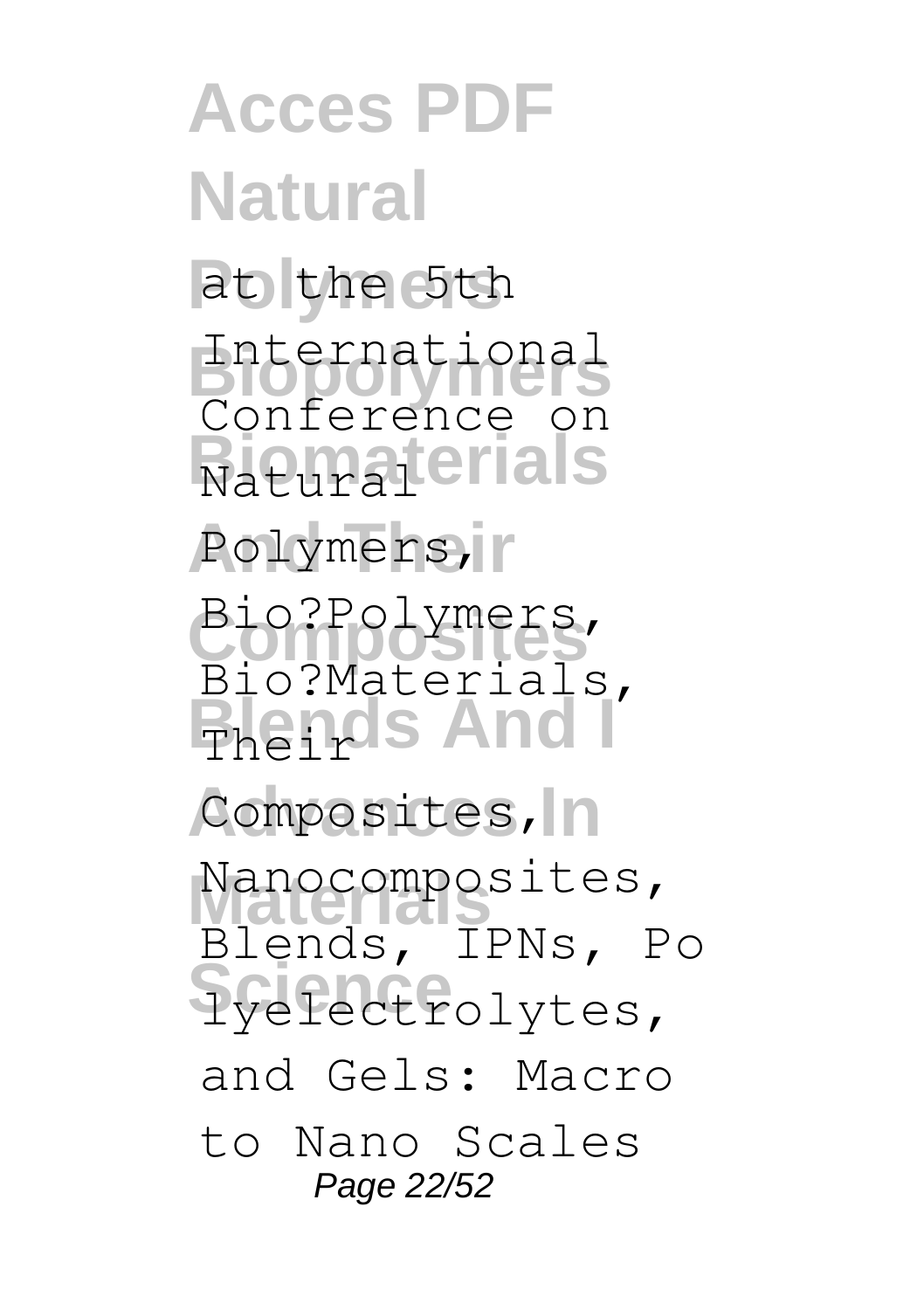**Acces PDF Natural Polymers** (ICNP2017Rio) **Biopolymers** that took place **Biomaterials** Janeiro, Brazil, from 7 to 9 **Composites** June, 2017. Ratural And I Polymers, In **Materials** Biopolymers and Science... in Rio de Biomaterials Cover: This issue of Page 23/52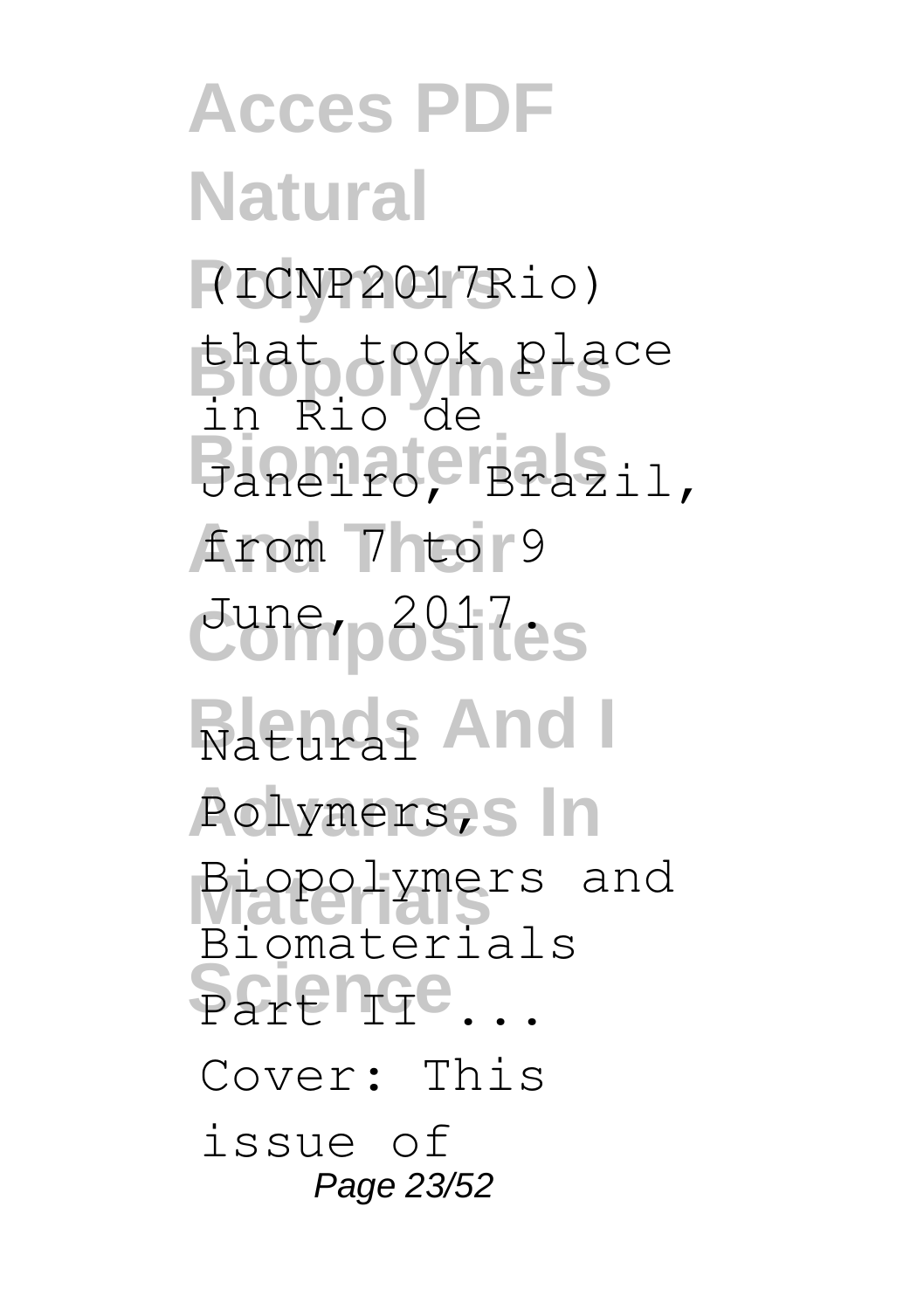**Acces PDF Natural** Macromolecular **Biopolymers** contains Part I **Biomatics** papers presented Composites **Blue Blue Line 2 Advances In** Natural Polymers, **Science** Bio?Materials, Symposia International Bio?Polymers, Their Composites, Page 24/52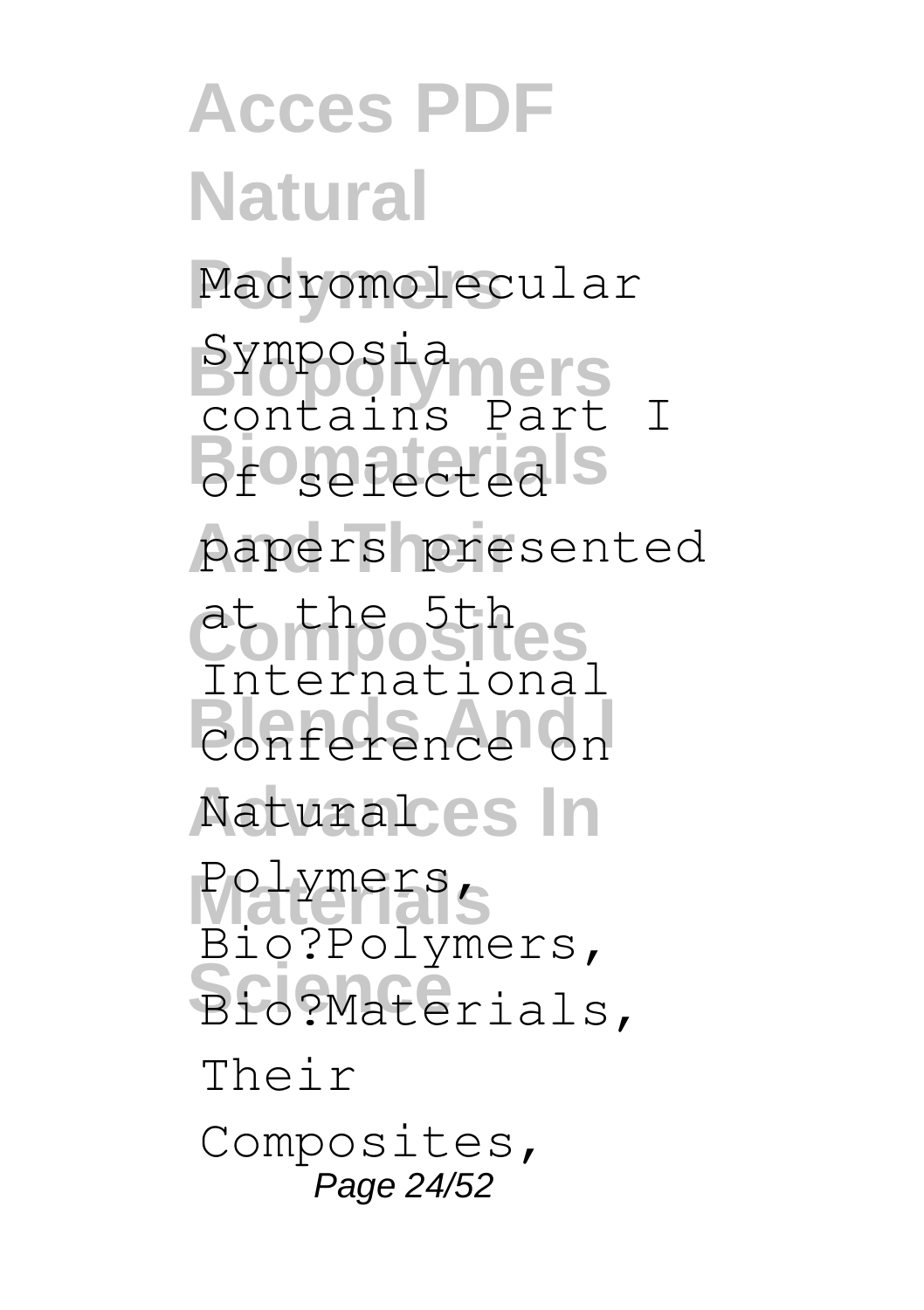## **Acces PDF Natural** Nanocomposites, **Biopolymers** Blends, IPNs, Po and Gels: Macro **And Their** to Nano Scales **Composites** that took place B<sub>neRio</sub>s<sub>de</sub>nd Janeiro, eBrazil, from 7 to 9 **Science** lyelectrolytes, (ICNP2017Rio) June, 2017. Natural

Polymers, Page 25/52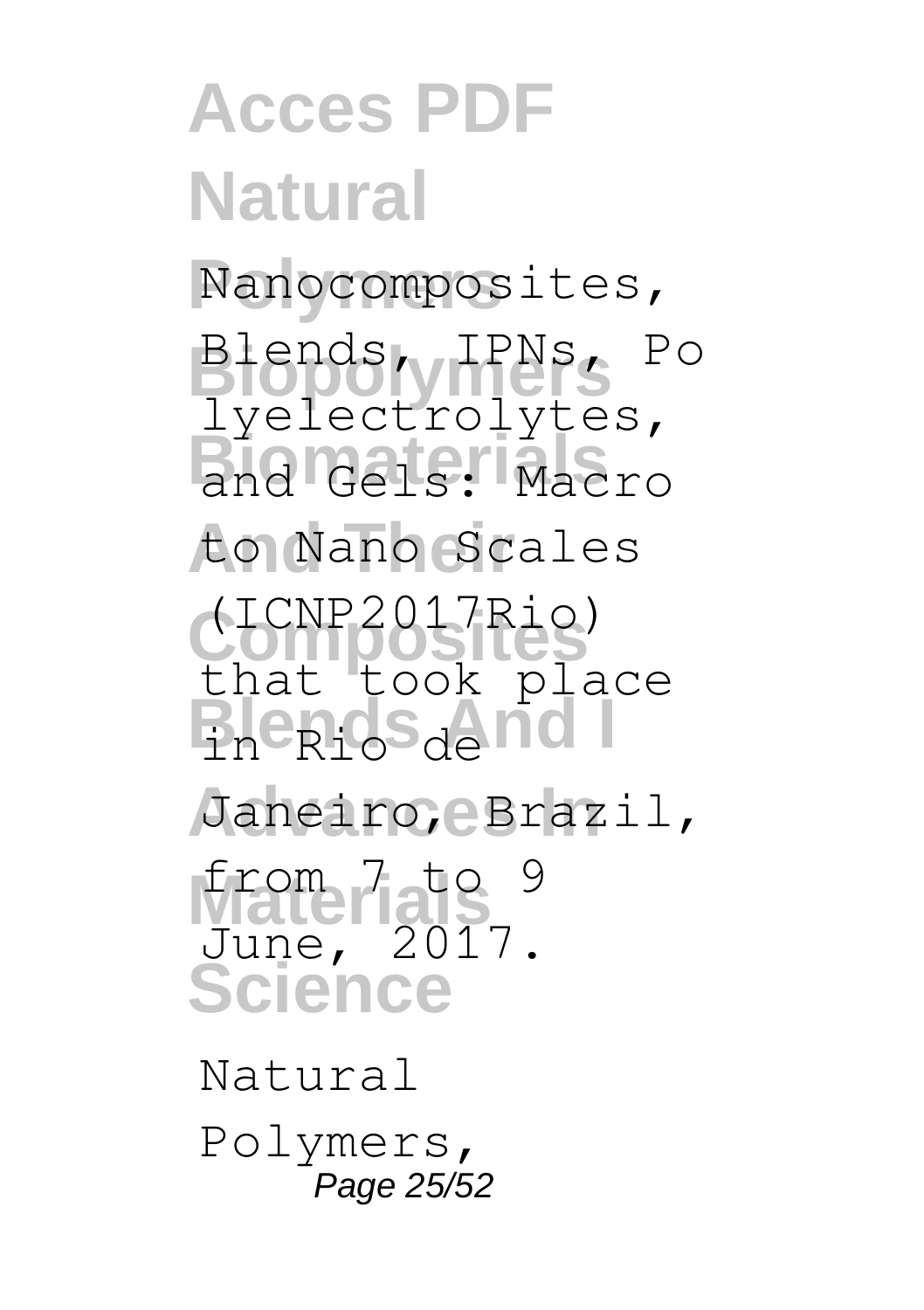### **Acces PDF Natural Polymers** Biopolymers and **Biopolymers** Biomaterials **Biomateur** focuses on the **Composites** recent advances **Blends And I** polymers, biopolymers, **Materials** biomaterials, composites, Part 1 in natural and their blends and IPNs. Biobased polymer Page 26/52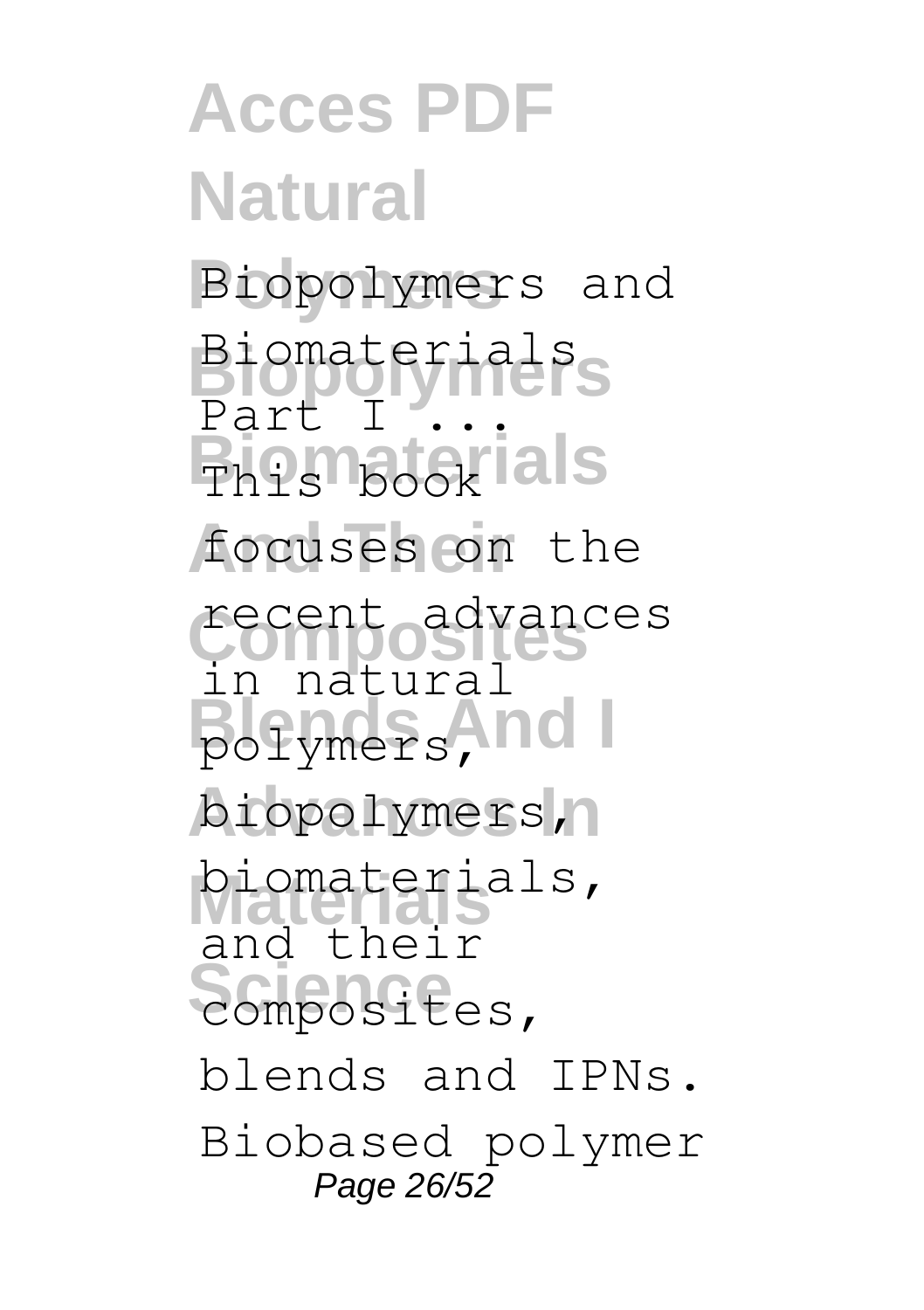**Acces PDF Natural Polymers** blends and **Biopolymers** composites **Biomaterials** position in the dynamic world of **Composites Blends And I Advances In** Natural polymers, **Science** biomaterials, occupy a unique biomaterials. biopolymers, and their Biopolymers & Page 27/52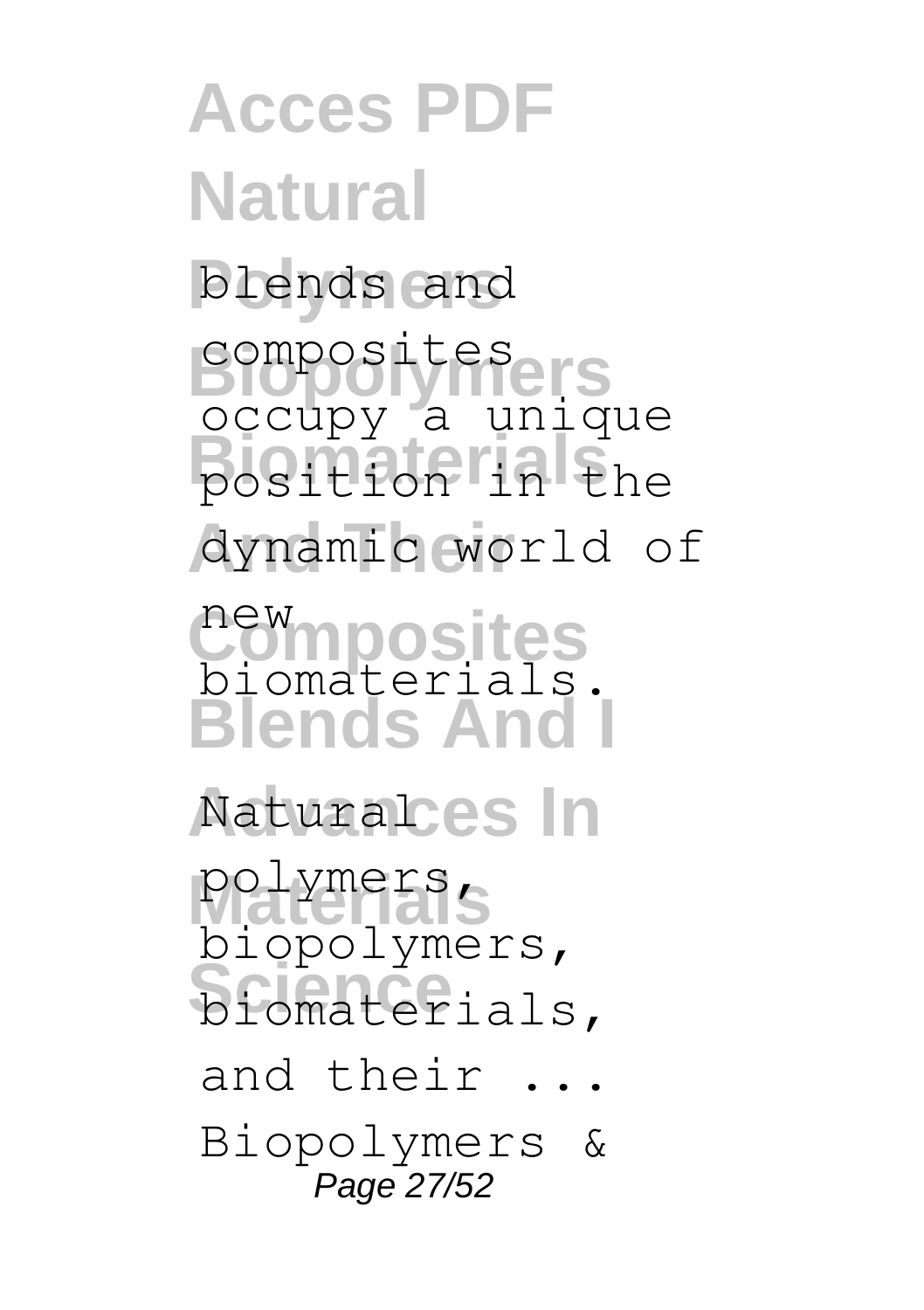**Acces PDF Natural** Biomaterials. **Biopolymers** Biopolymers and **Biomaterials** encompass materials from proteins, DNA, **Blends And I** carbohydrates to synthetic sor natural<sub>a</sub>ls **Science** have been biomaterials and materials that engineered to interact with Page 28/52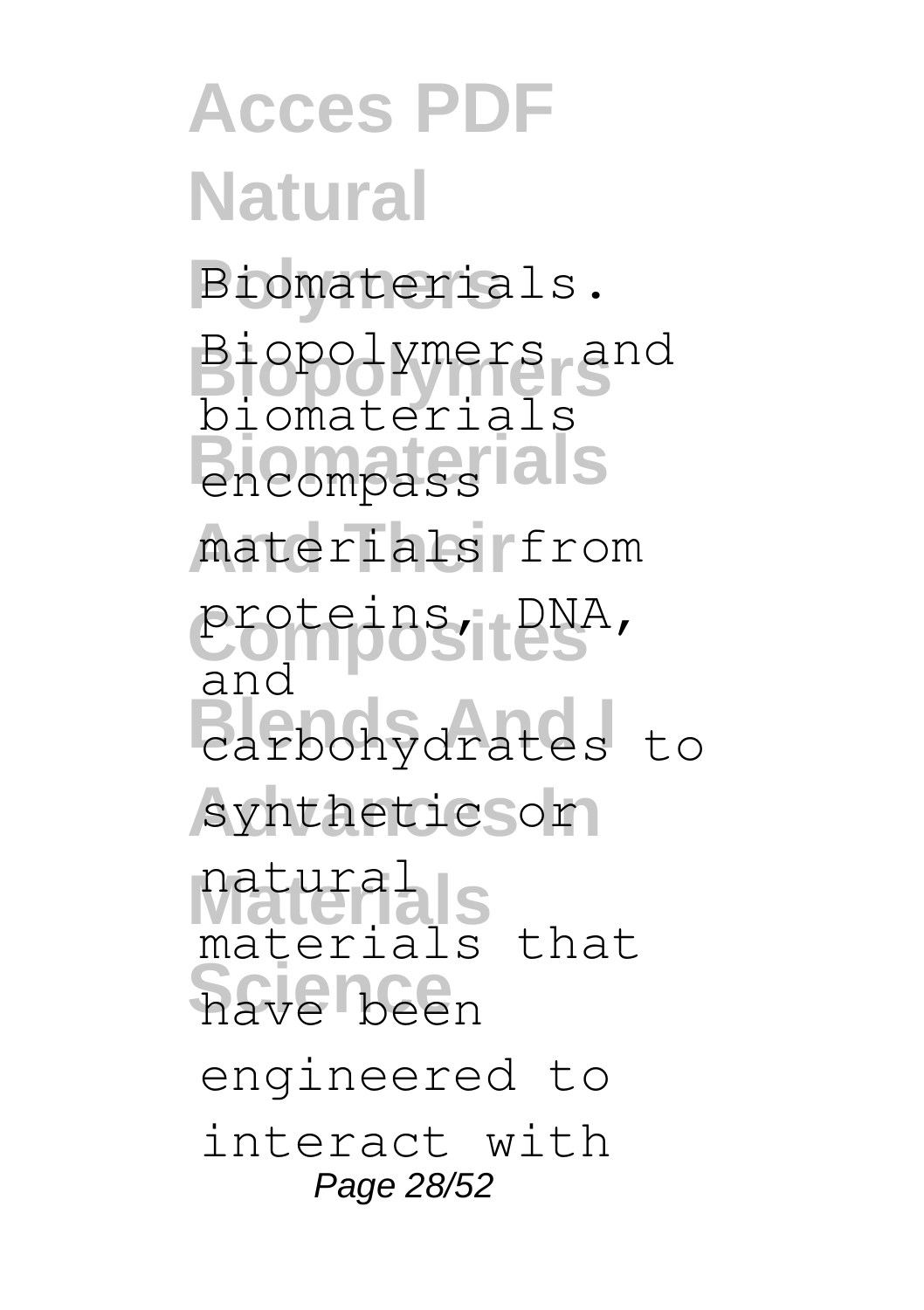**Acces PDF Natural Polymers** biological **Biopolymers** systems for **Burposes.115S** research groups **Composites** from the Faculty Faculty of O **Advances In** Engineering and **Materials** the Schulich **Science** Medicine and medical of Science, the School of Dentistry, as well as the Page 29/52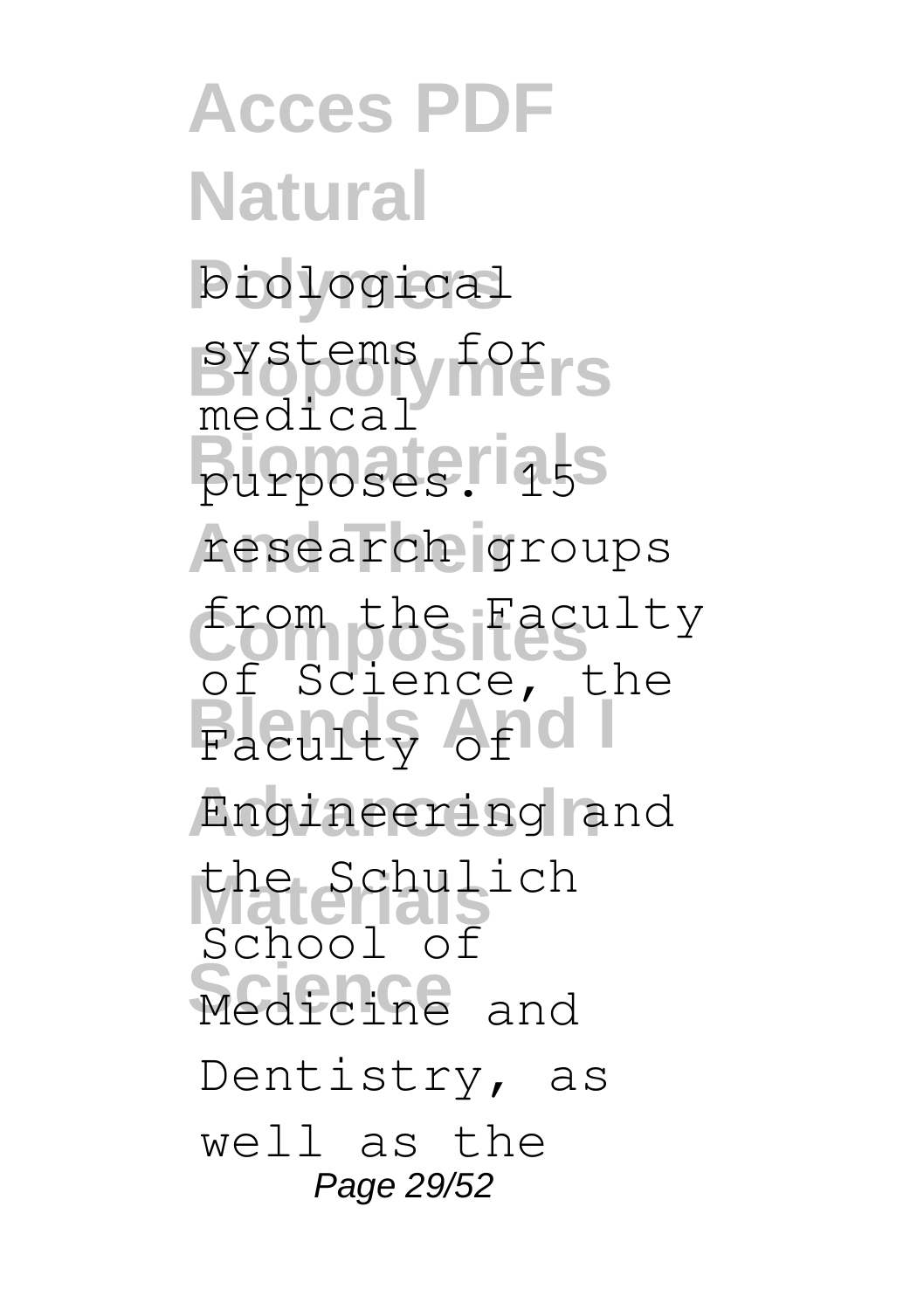# **Acces PDF Natural Polymers** Robarts Research **Biopolymers** Institute engage **Biomaterials** of material research to **Composites** develop, for **Blump Hoy Advances In** materials for **Materials** bone ... **Science** Biopolymers & in these areas example, Biomaterials Western Page 30/52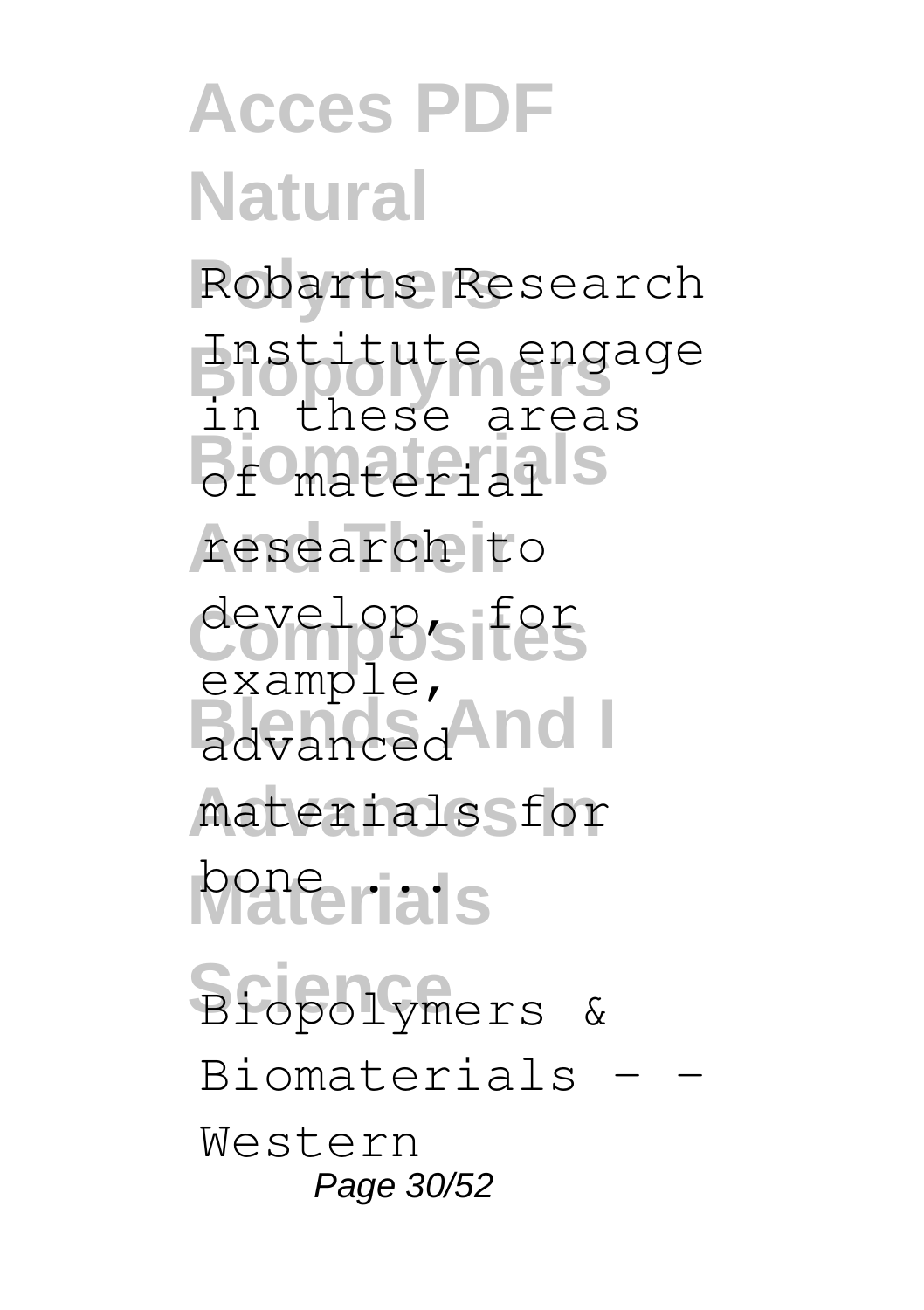### **Acces PDF Natural Polymers** University **Biopolymers** Natural polymers **Biomaterials** materials that widely occur in **Composites** nature or are **Blends And I** plants or **Advances In** animals. Natural polymers are **Science** daily life as are defined as extracted from essential to our human forms are based on Page 31/52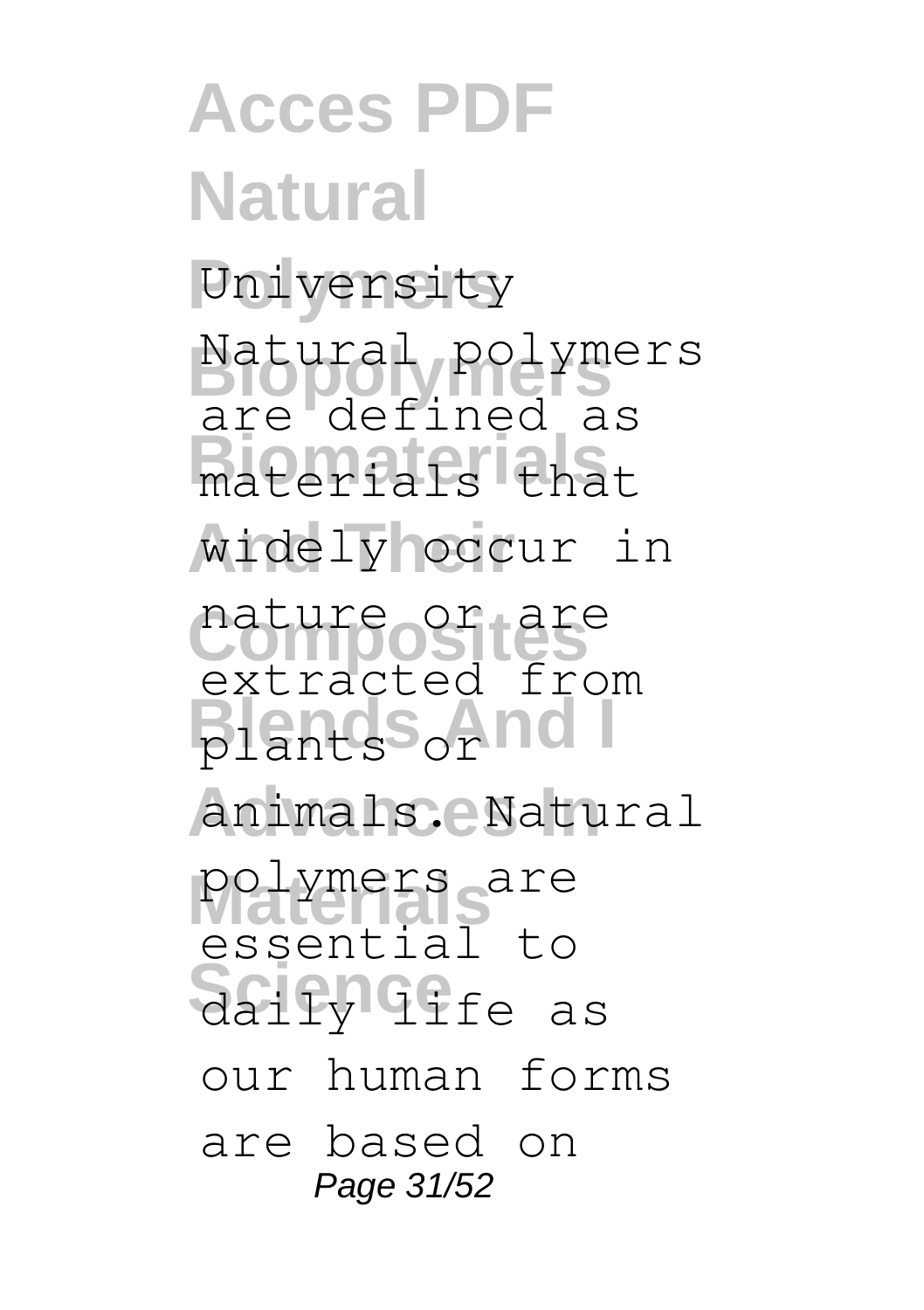# **Acces PDF Natural** them. Some of **Biopolymers** the examples of **Biomaterials** are proteins and **And Their** nucleic acid that occure in Bellulose, 10 natural rubber, **Materials** silk, and wool. **Science** Natural Polymer natural polymers human body, an overview ScienceDirect Page 32/52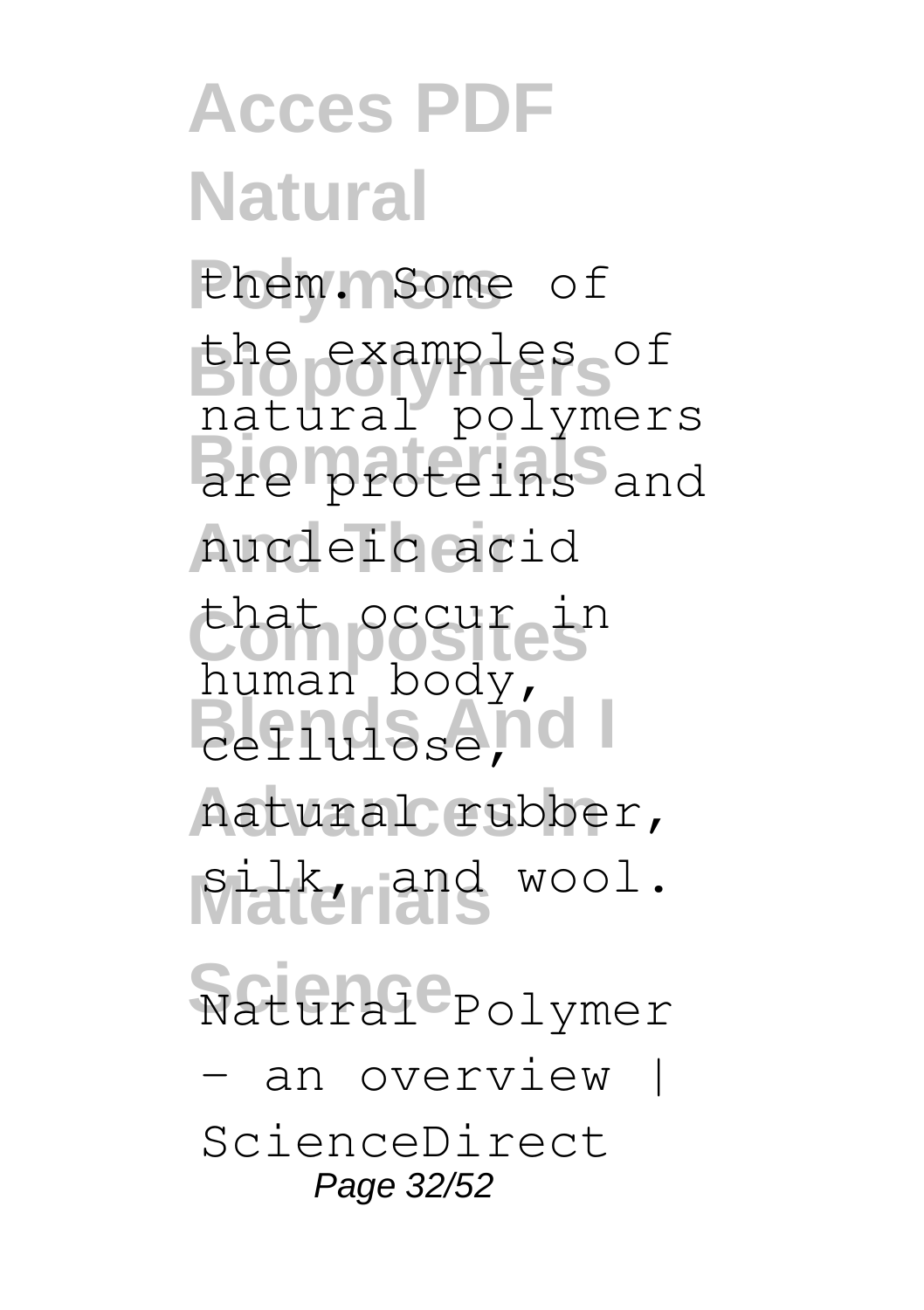**Acces PDF Natural Topicsers Biopolymers** Polymers, Biopolymers, **And Their** Biomaterials, **Composites** and Their **Blends And I** Blends, and IPNs focuses on the **Materials** recent advances polymers, Natural Composites, in natural biopolymers, biomaterials, Page 33/52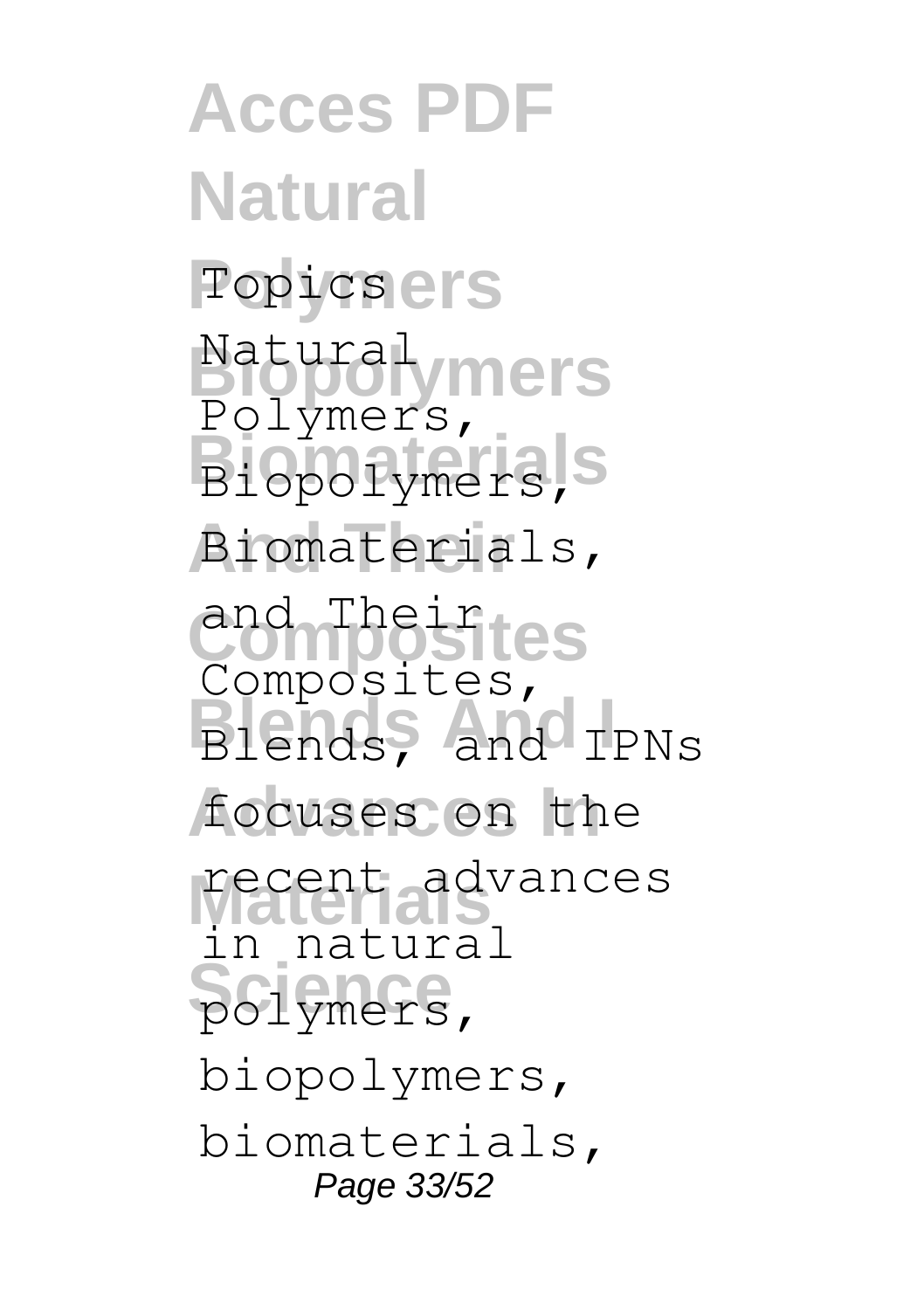**Acces PDF Natural** and their **Biopolymers** composites, **Biomaterials** IPNs. Biobased **And Their** polymer blends **Composites** and composites position in the **Advances In** dynamic world of **Materials Science** blends, and occupy a unique biomaterials. Buy Natural

Polymers, Page 34/52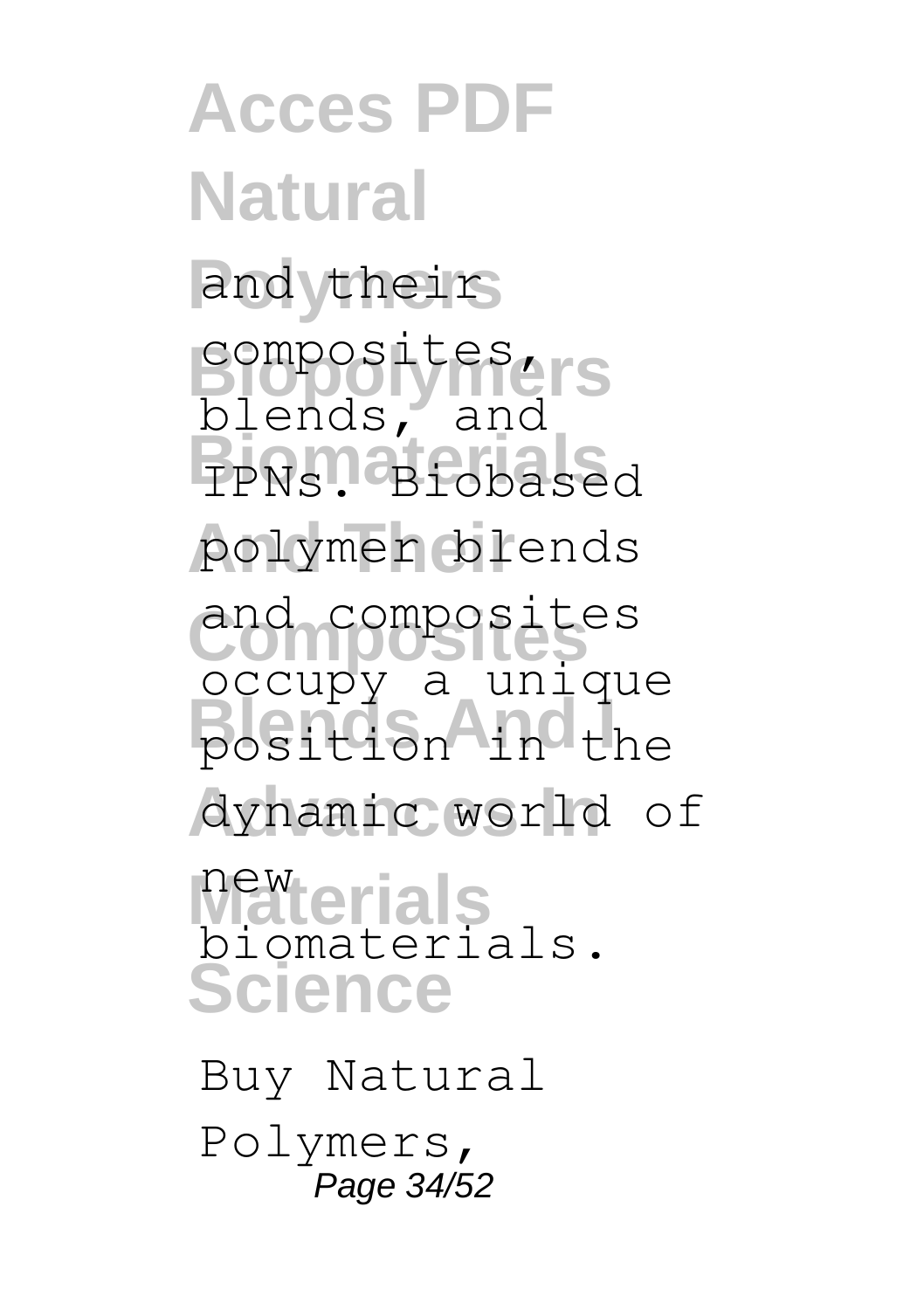**Acces PDF Natural Polymers** Biopolymers, **Biopolymers** Biomaterials, The goal of the conference **Composites** emphasises inter **Blends** Presearch on processing, n **Materials** morphology, ... **Science** International and Their disciplinary Conference on Natural Page 35/52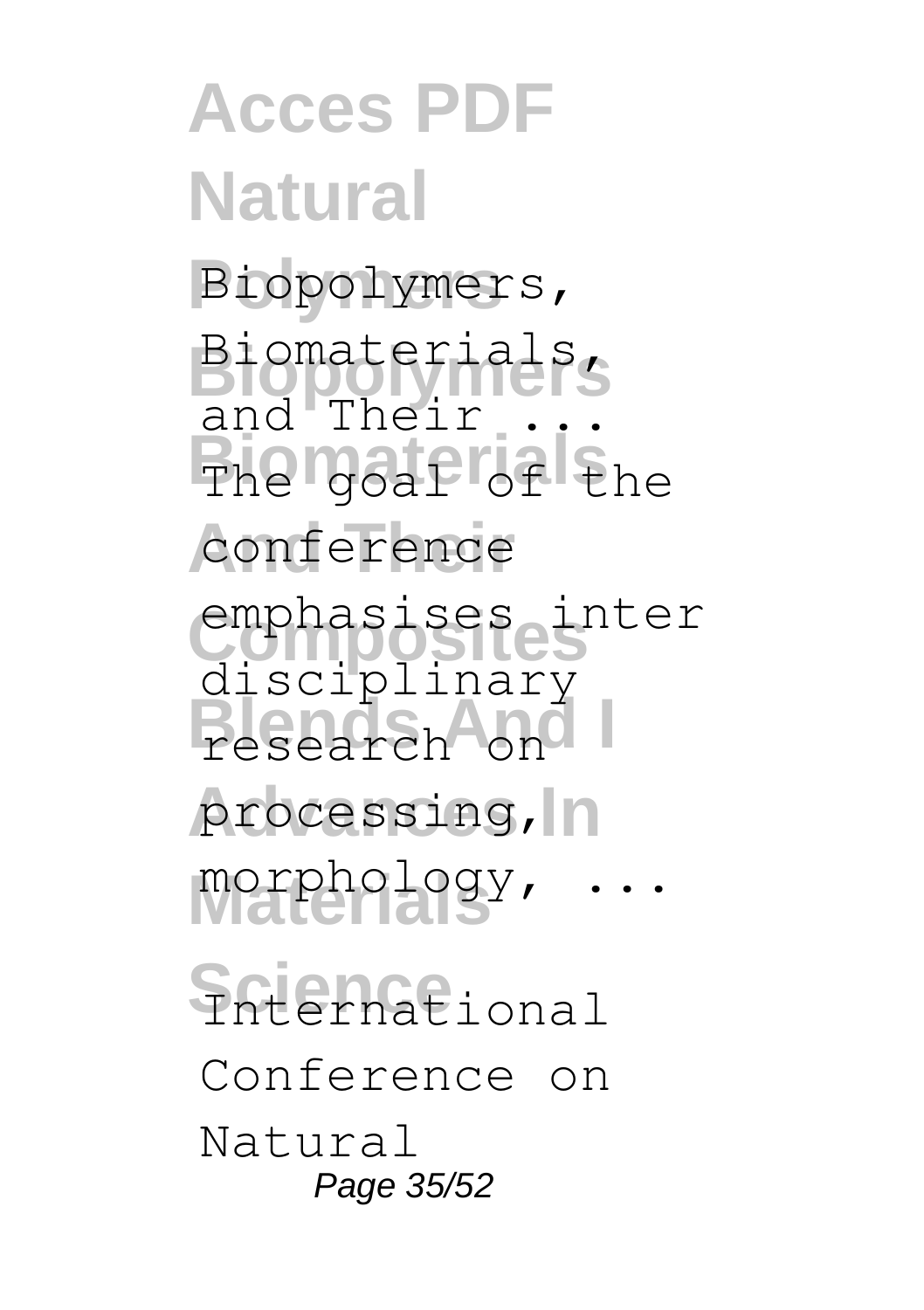**Acces PDF Natural Polymers** Polymers, Bio-**Biopolymers** Polymers ... **Biomaterials** difference **And Their** between polymer and biopolymer<br>is that most of **Blends And I** the polymers are **Advances In** non-degradable **Materials** whereas **Science** degradable.. The key and biopolymer biopolymers are Polymers are giant molecules Page 36/52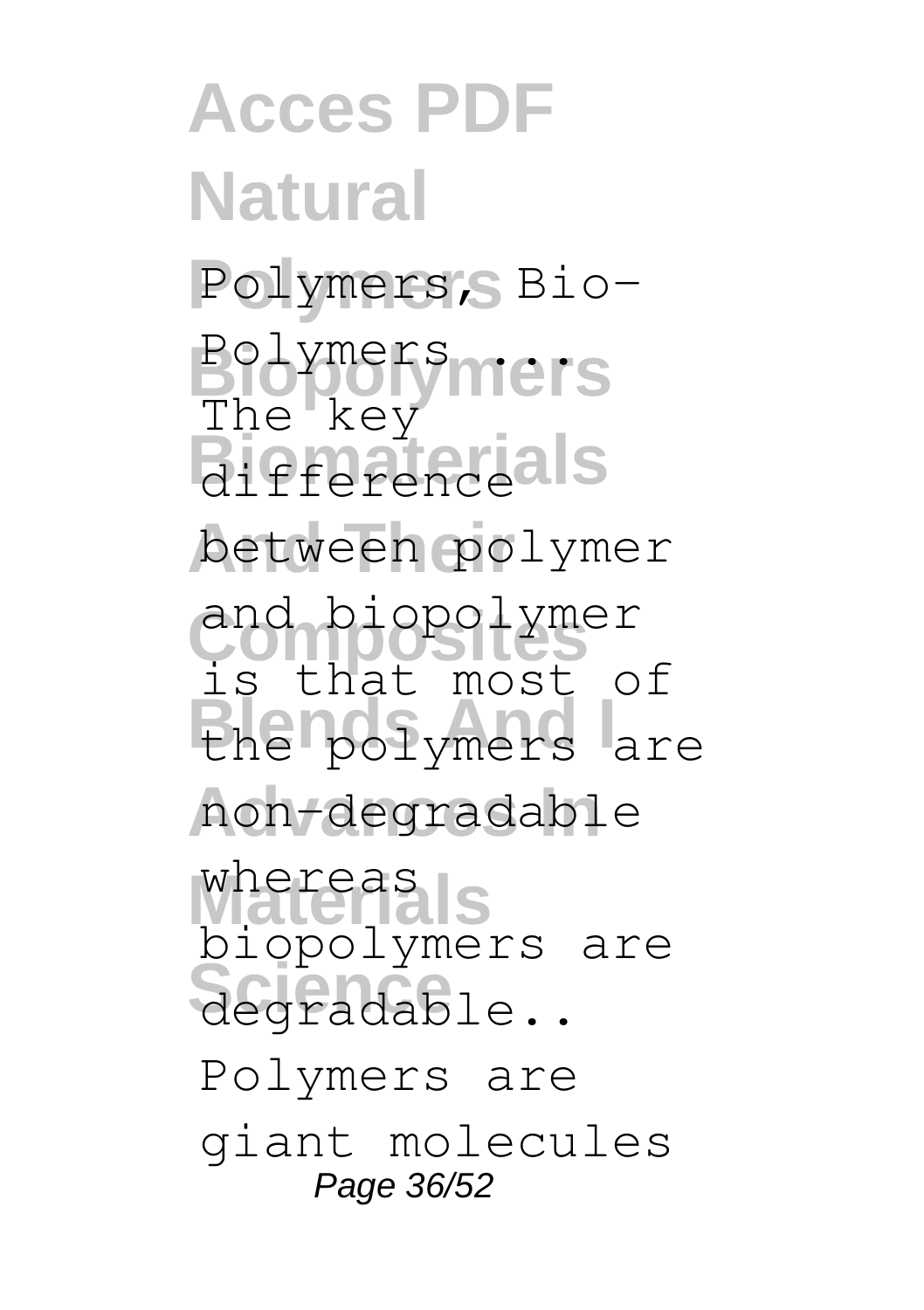**Acces PDF Natural Polymers** having many **Biopolymers** repeating units. **Biomaterials** units represent the monomers that buildeup material. On the other hand, n **Materials** biopolymers are **Science** materials that These repeating the polymer the polymer occur in biological Page 37/52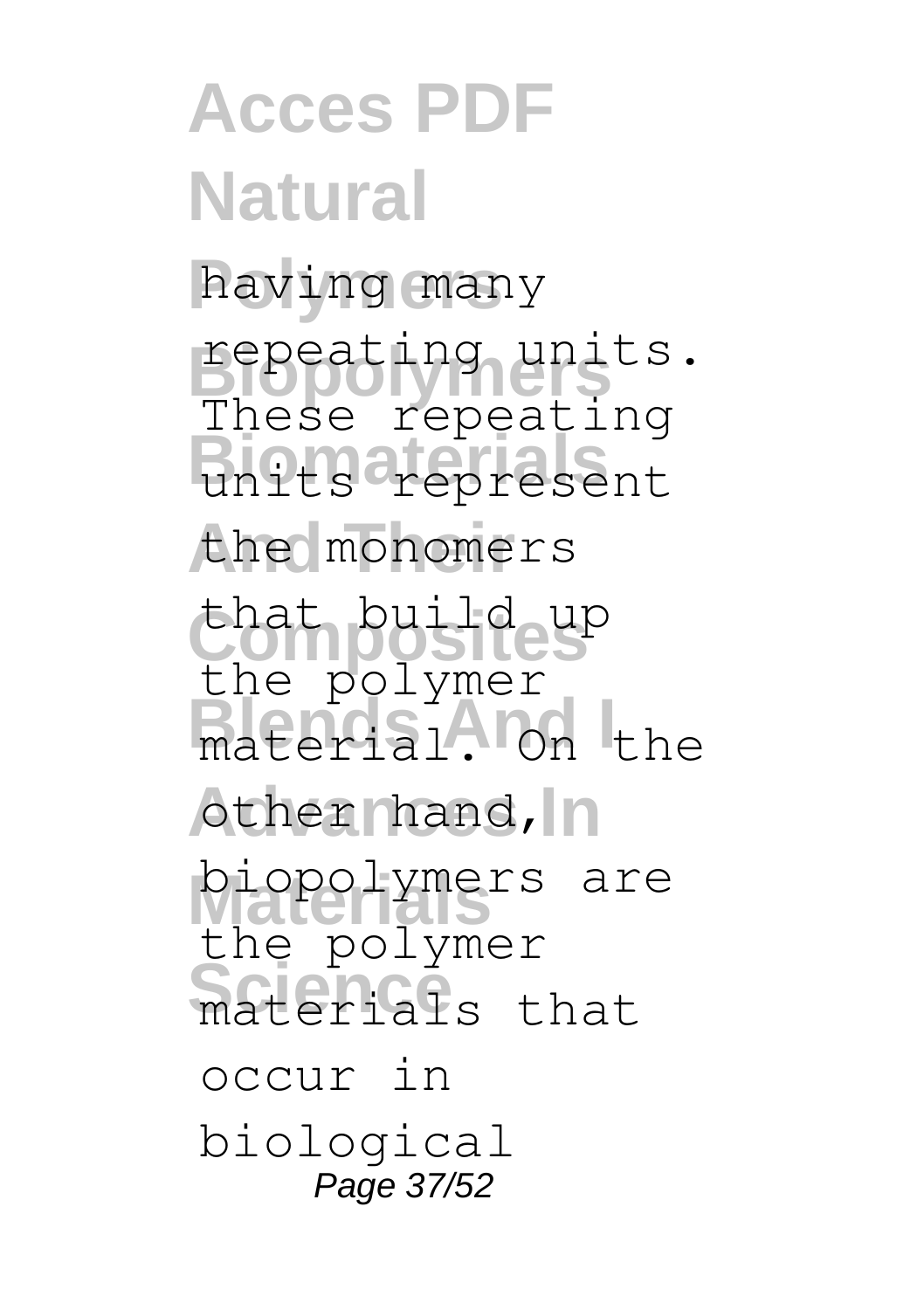**Acces PDF Natural** systems.<sup>'</sup>S **Biopolymers Biomaterials** Between Polymer and Biopolymer | **Composites** Compare the ... **Blends And I** polymeric **Advances In** biomaterials are **Materials** preferred materials have Difference Degradable because these specific physical, Page 38/52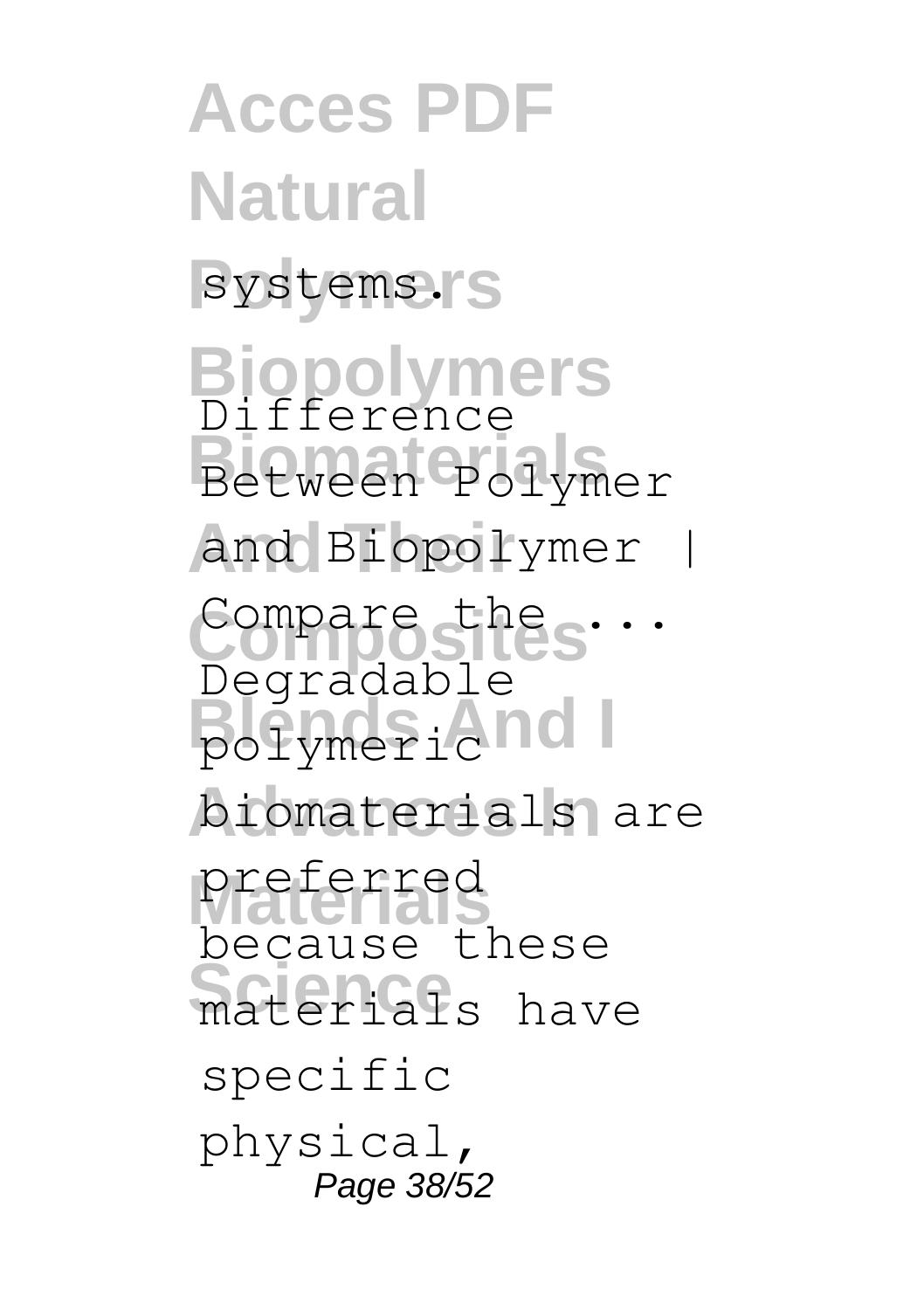**Acces PDF Natural** chemical, S **Biopolymers** biomechanical **Biomaterials** and degradation properties. Wide **Composites** ranges of Bynthetic.no **Advances In** M<sup>PDF</sup>erials **Science** Definition, biological, natural or Biopolymers; Classification and Applications Page 39/52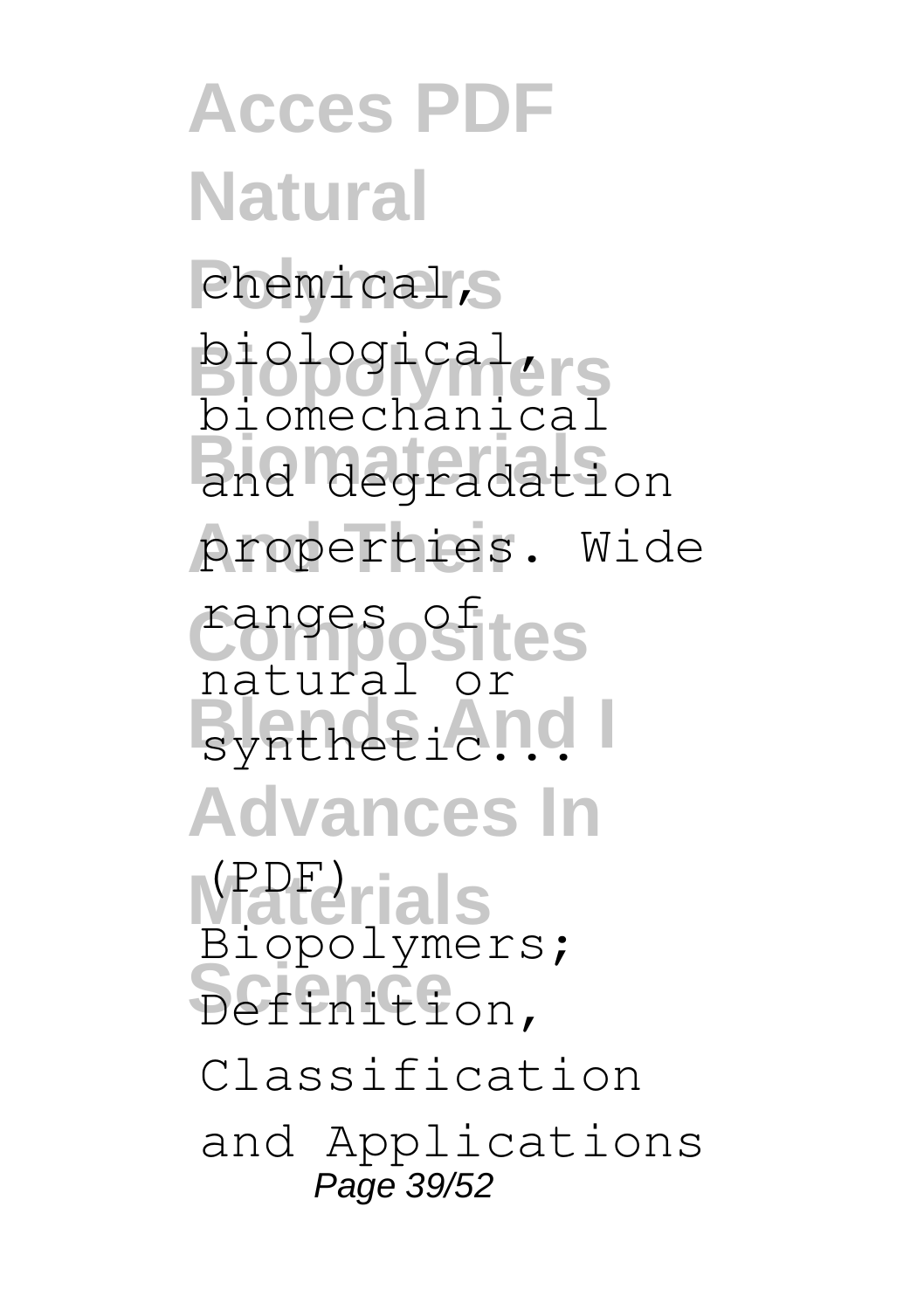**Acces PDF Natural** The <sub>main's</sub> **Biopolymers** in preparation **Biomaterials** of materials for **And Their** biomedical **Composites** applications are **Bhiting** And I chitosan, S In keratin, s<sup>ilk</sup> natural polymers biopolymers used collagen, and elastin, all derived from animals body. Page 40/52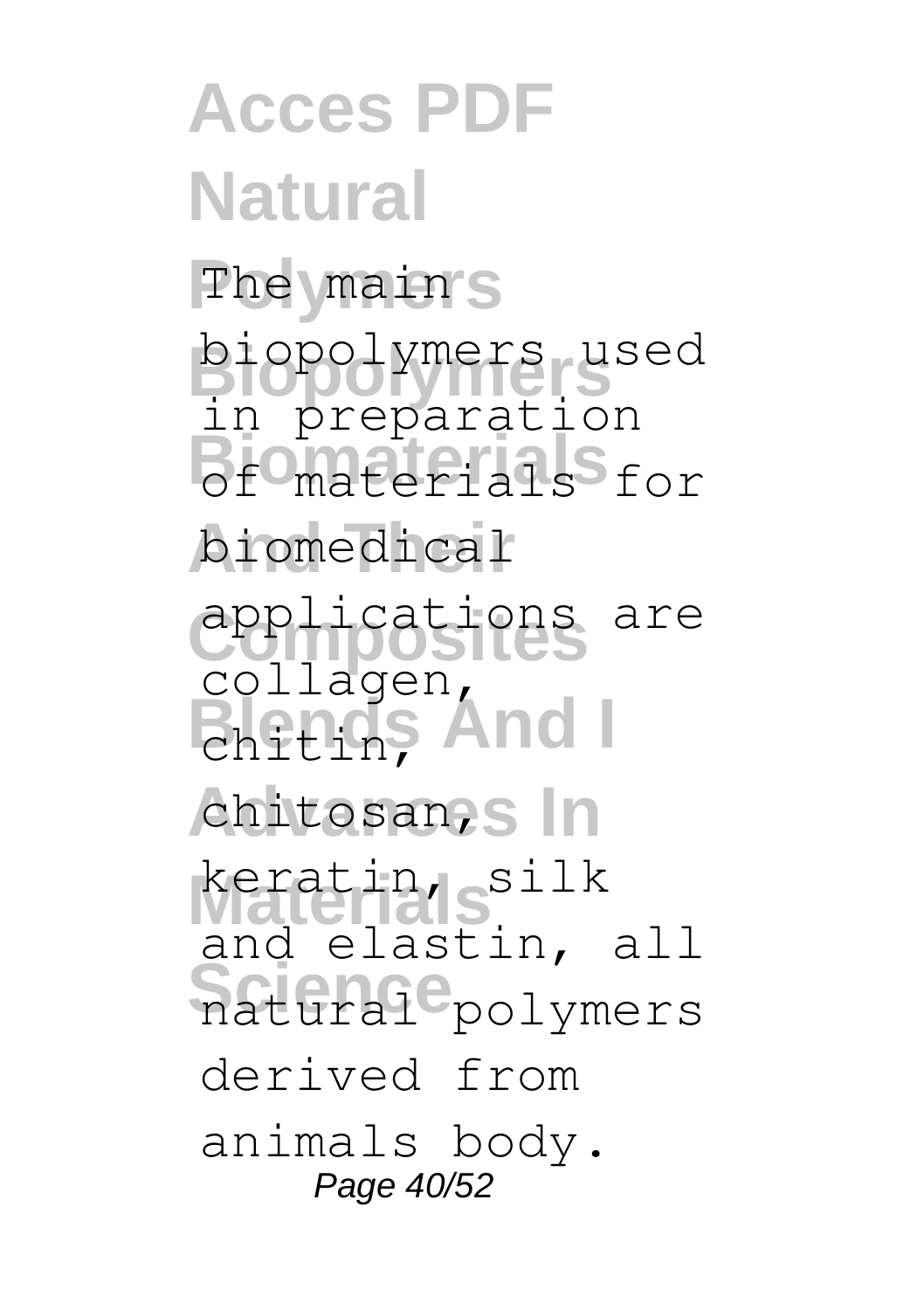### **Acces PDF Natural** There is also a **Biopolymers** group of natural derived from plants, such as **Composites** starch, **Bletting And I Advances In** Current research **Science Signal** polymers, cellulose and on the blends of synthetic ... This Page 41/52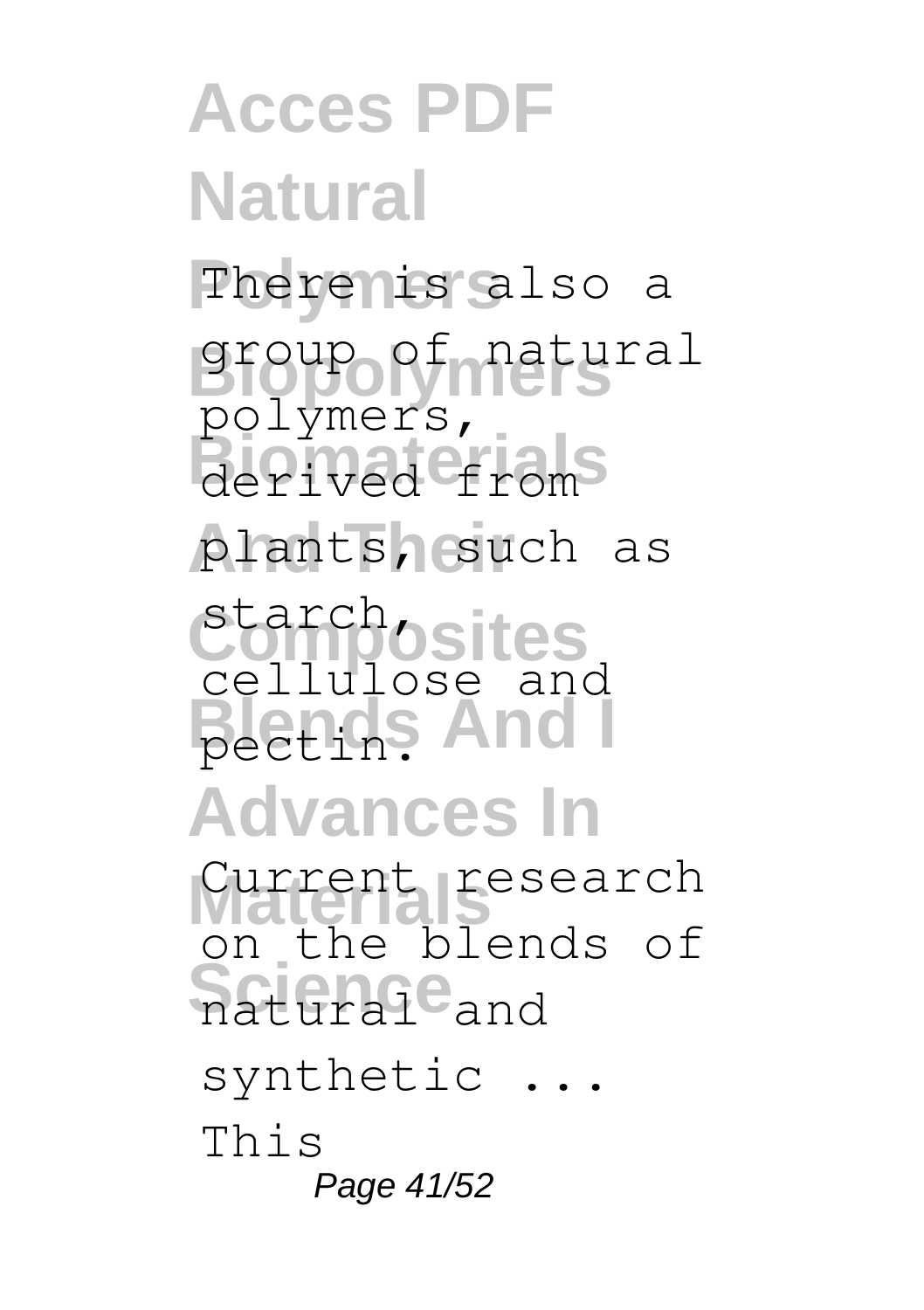**Acces PDF Natural Polymers** macromolecular polymer features **Biography And Their** formula and **Composites** properties of Bellulose. A fiber bundle of **Materials** 40 to 60 nm **Science** by micro-fibers the same natural thick is formed with a diameter range of 3 to 4 Page 42/52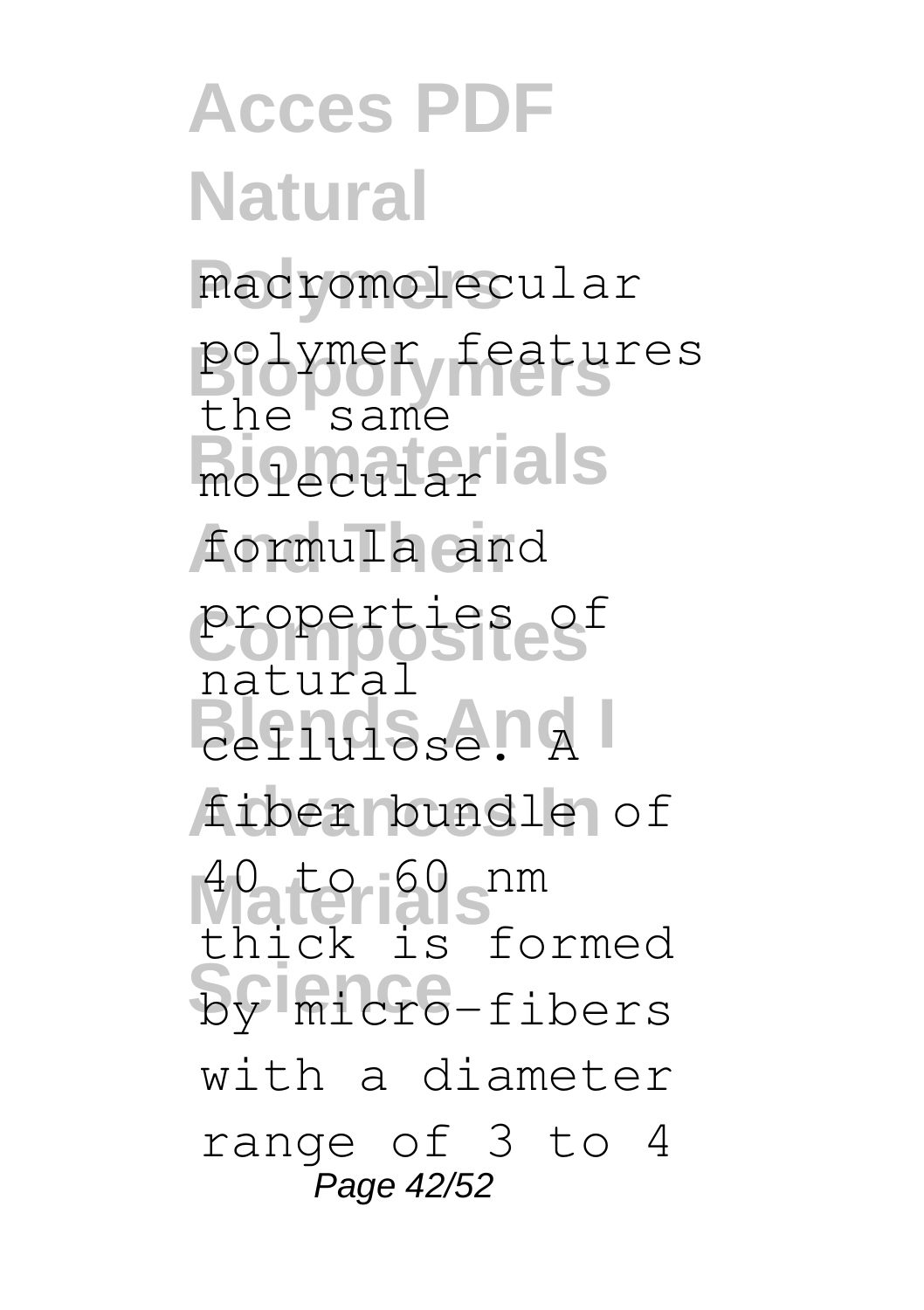**Acces PDF Natural Polymers** nm. These **Biopolymers** bundles randomly tols produce a **Composites** developed Forming and I **Advances In** typical type of nanobiomaterial<br>
<sup>1</sup> **Science** aggregate structure  $\frac{1}{42}$  1 Naturally

Derived Page 43/52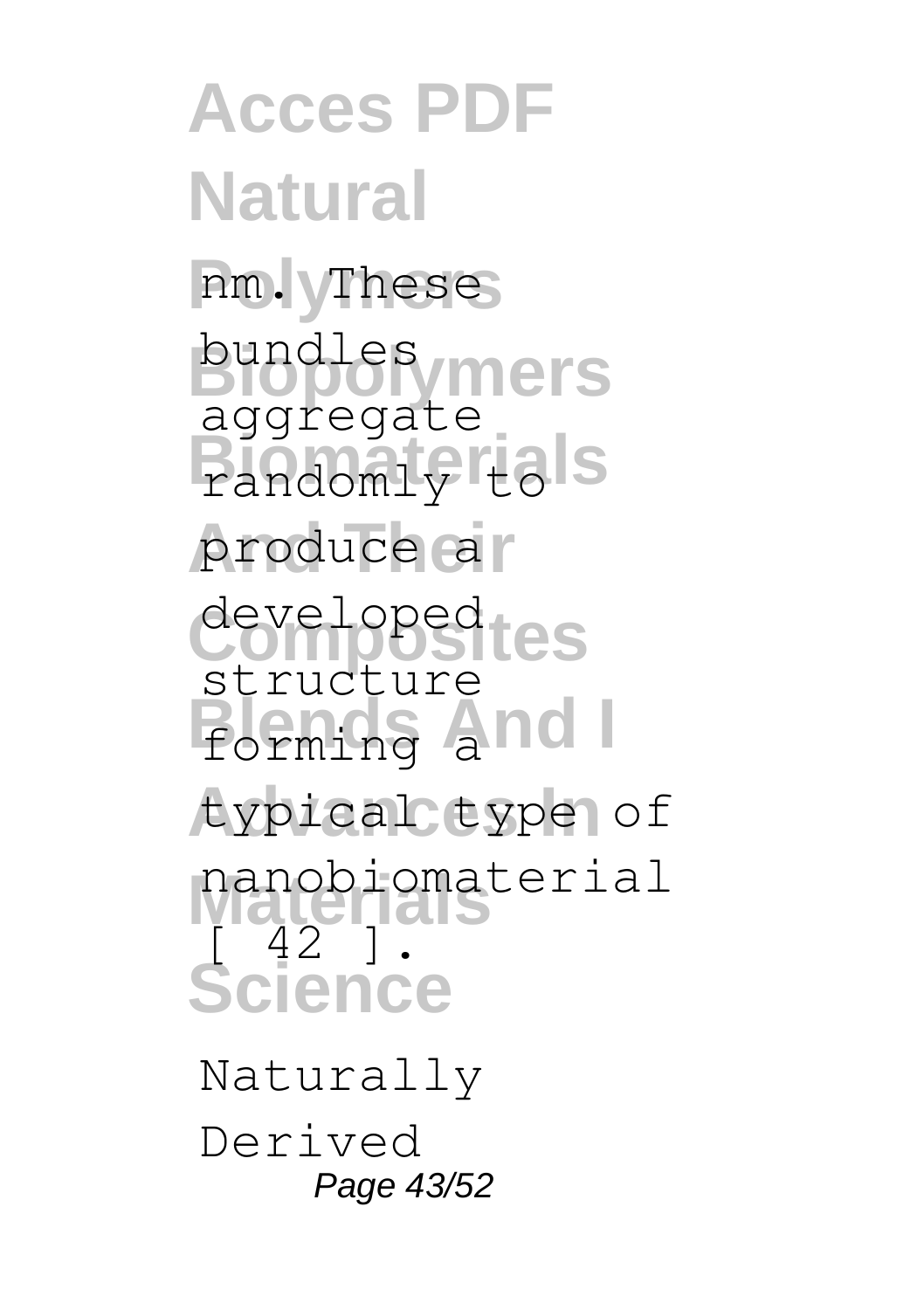**Acces PDF Natural Polymers** Biomaterials: **Biopolymers** Preparation and **Biomal** Polym **And Their** as Biomaterials **Composites** ? Polymers Blends From **Advances In** ?"Scaffolds" **Materials** grow cells to **Science** tissue • ... Natural Polymers derived from replace damaged Biodegradable • Non-toxic • Page 44/52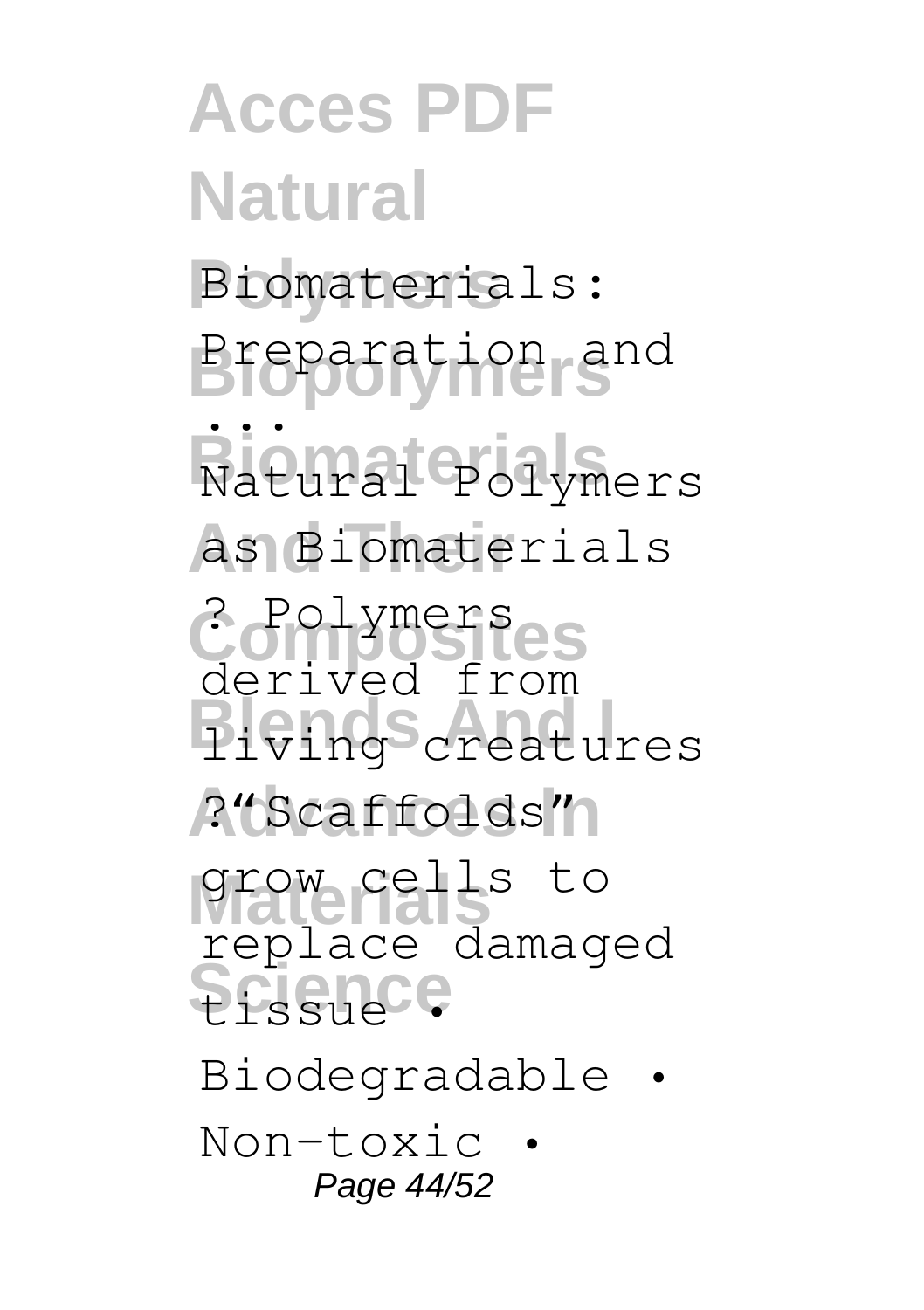**Acces PDF Natural** Mechanically **Biopolymers** similar to the **Bi**Capable of **And Their** attachment with **Composites** other molecules **Blymers** used as **Advances In** biomaterials – **Materials** Collagen, **Science** Alginate 56. replaced tissue ? Natural Chitosan and

Biopolymer - Page 45/52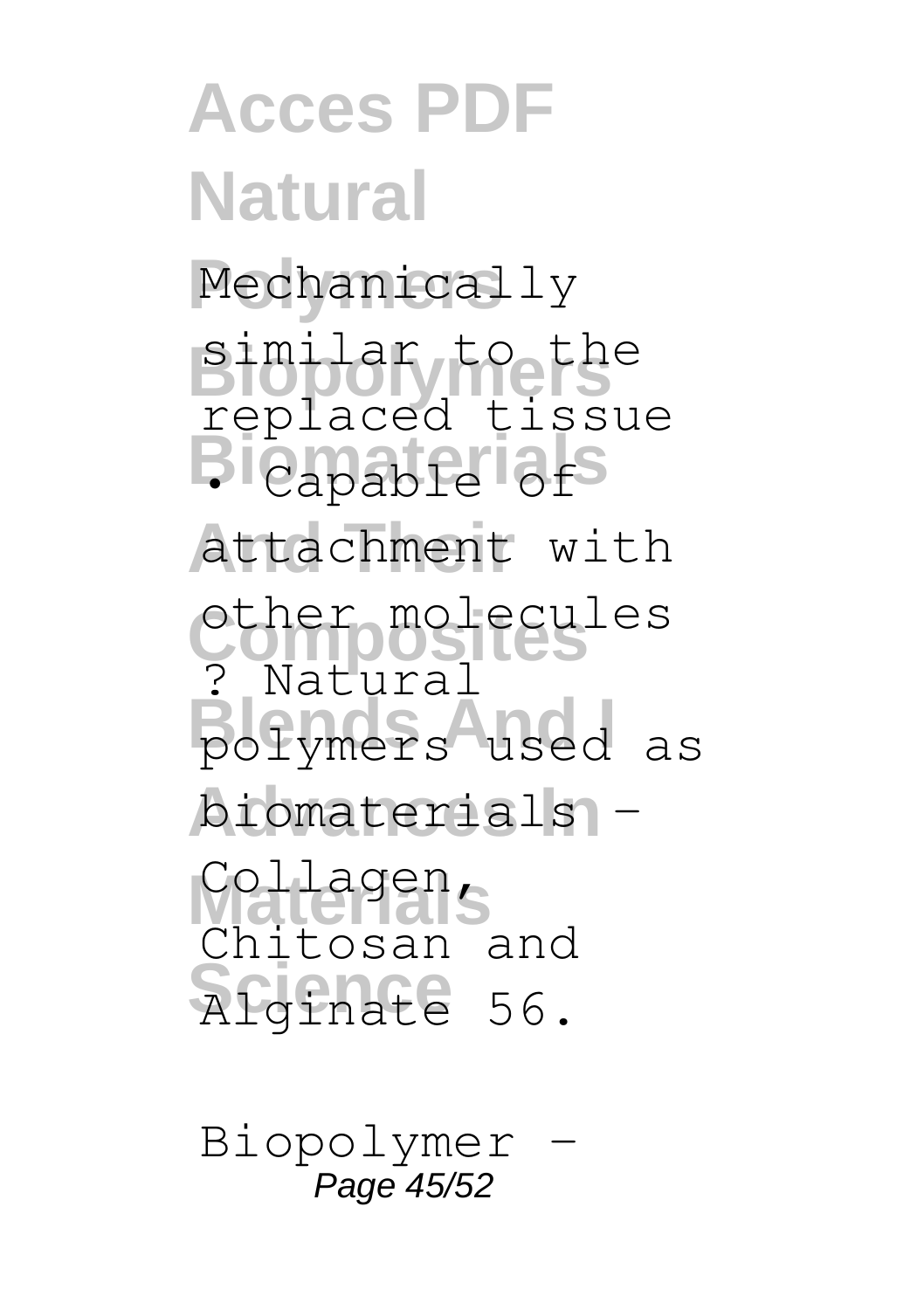### **Acces PDF Natural Polymers** SlideShare **Biopolymers** Recently, **Biomaterials** biopolymers have *Aargelyeir* **Composites** attracted the **Blendsfilm Advances In** interest. On top **Materials** of their notable and biodegradabi natural scientific biocompatibility lity, natural occurring Page 46/52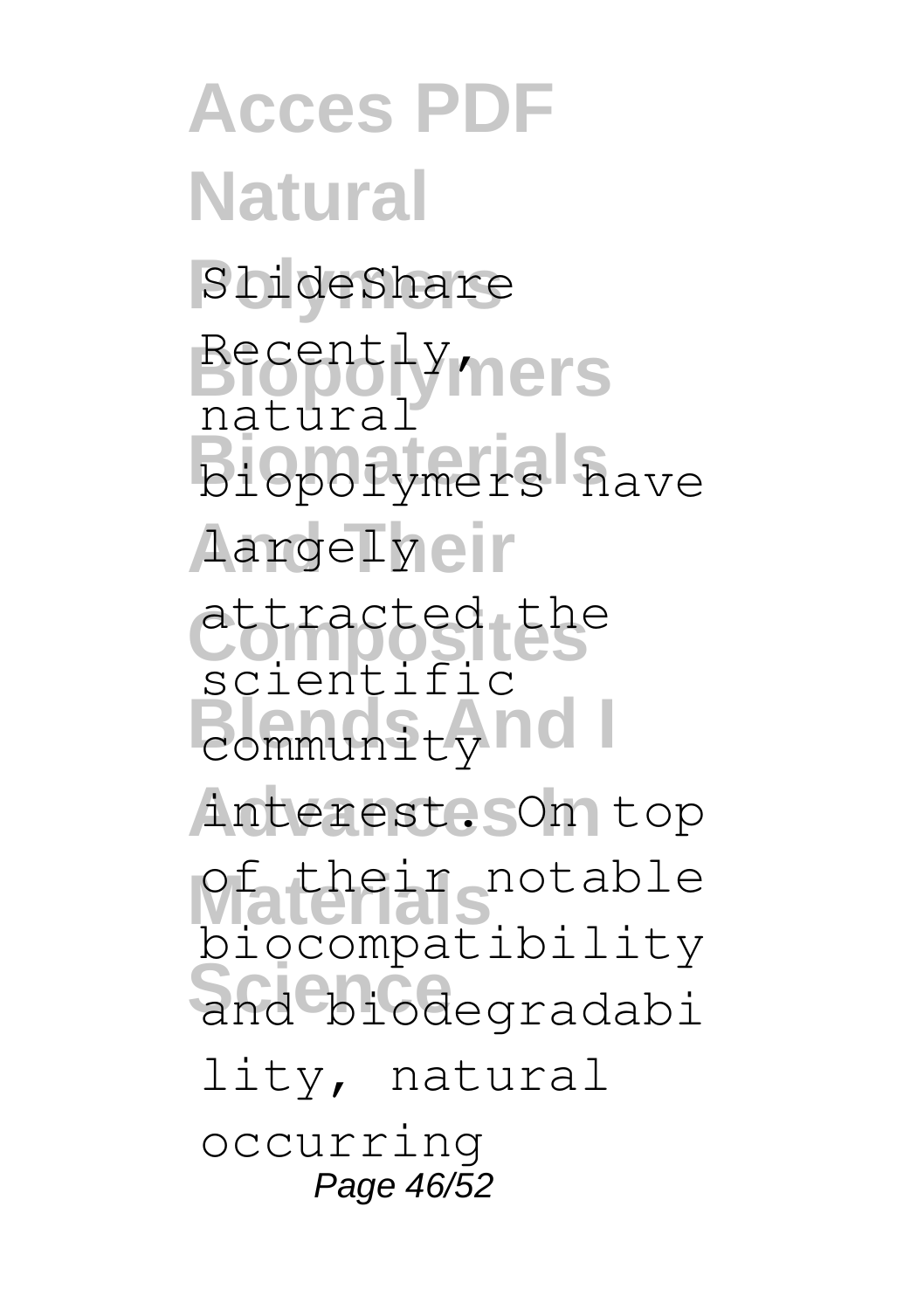**Acces PDF Natural Polymers** proteins and **Biopolymers** polysaccharides **Biomaterials** the highest level of  $\|$ **Composites** biomimicry, **Blends And I** the native ECM **Advances In** biological and **Materials** physico-chemical **Science** allow to achieve recapitulating features. Frontiers | Borrowing From

Page 47/52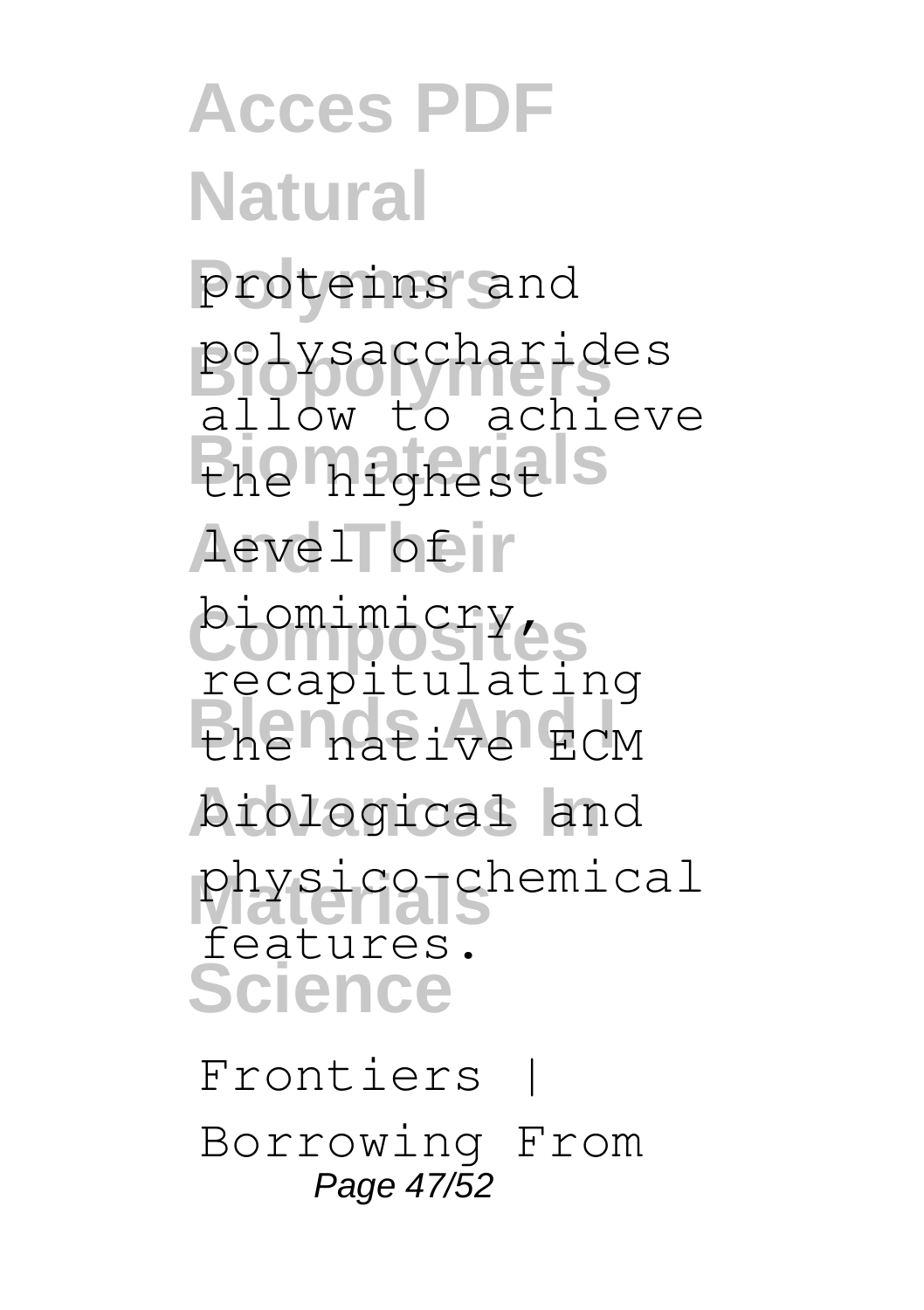**Acces PDF Natural Natureers Biopolymers** Biopolymers and **Biomaterials** Polymers are **Composites** important and **Blends And I** biomaterials for researchers and **Materials** clinical **Science** to the ease of ... Description attractive applications due tailoring their chemical, Page 48/52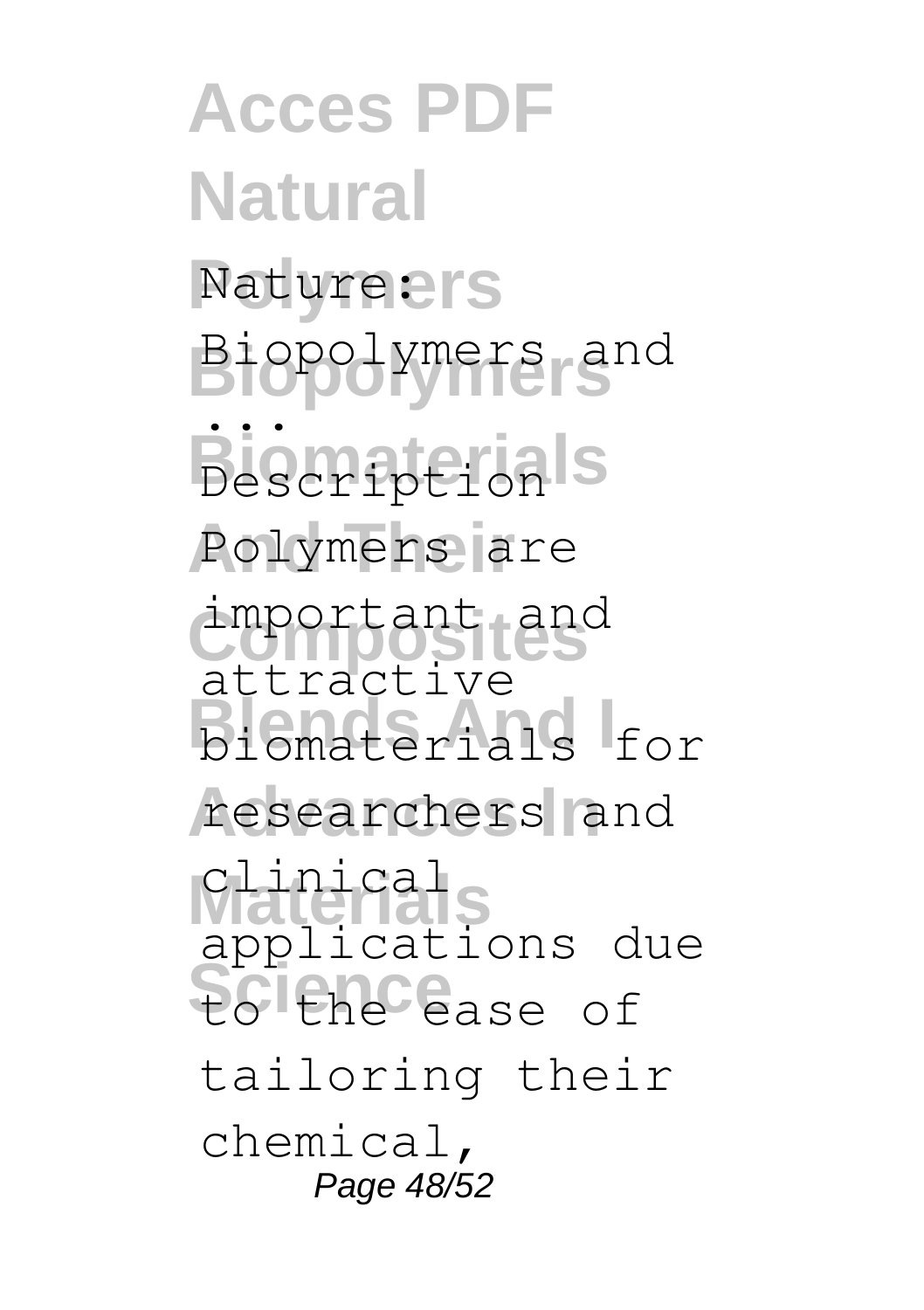**Acces PDF Natural Polymers** physical and **Biopolymers** properties for **Biomaterials** target devices. Due to this **Composites** versatility they **Blends And I** replacing other classes of  $|n$ **Materials** biomaterials **Science** or metals. biological are rapidly such as ceramics

Natural and Page 49/52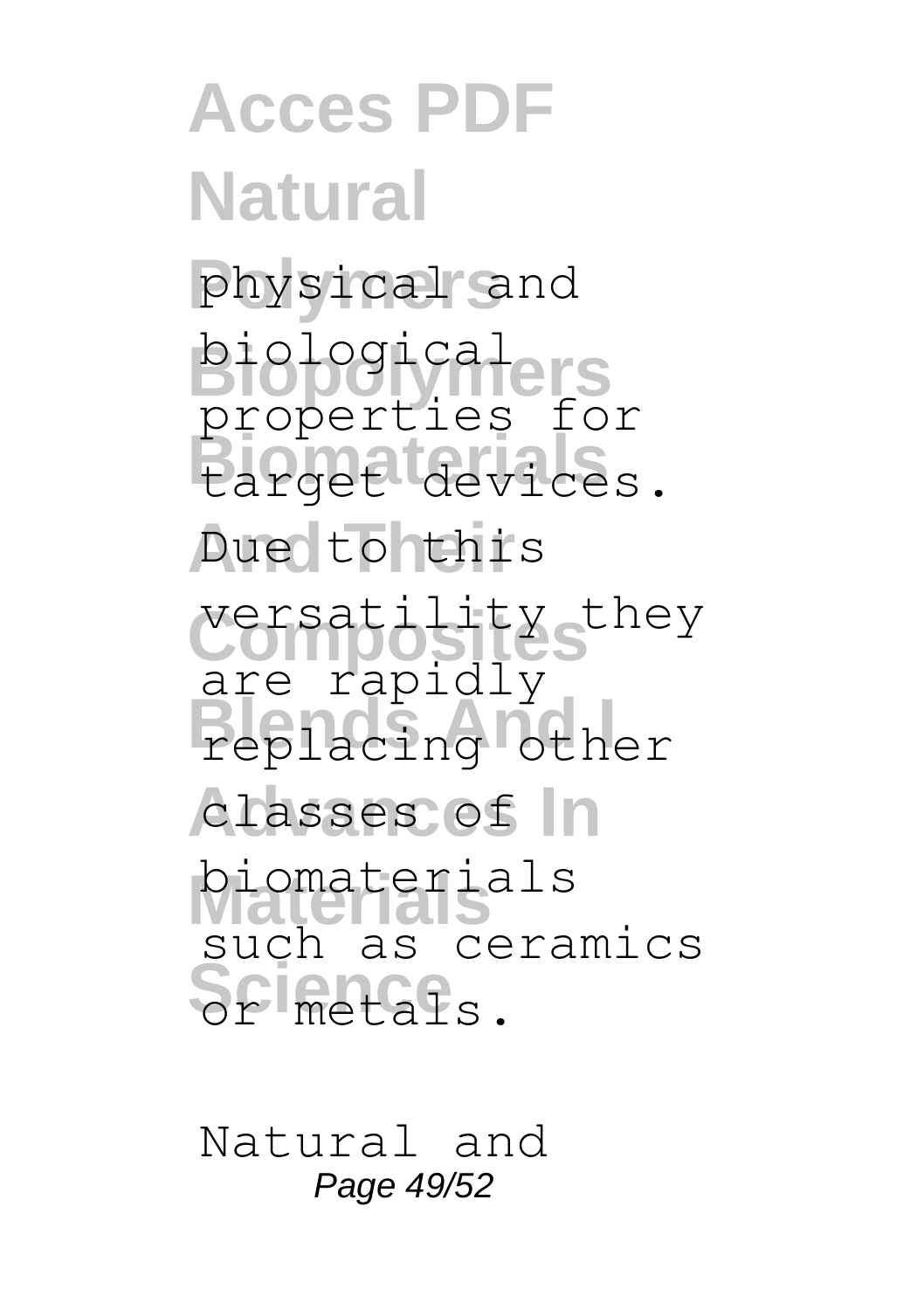**Acces PDF Natural** Synthetic **Biopolymers** Biomedical **Biomaterials Naturaheir Composites** biopolymer-based **Blends And I** hydrogels, which combine inherent renewable, non-<br>toxic features, **Science** biocompatibility Polymers - 1st conductive renewable, nonand biodegradability Page 50/52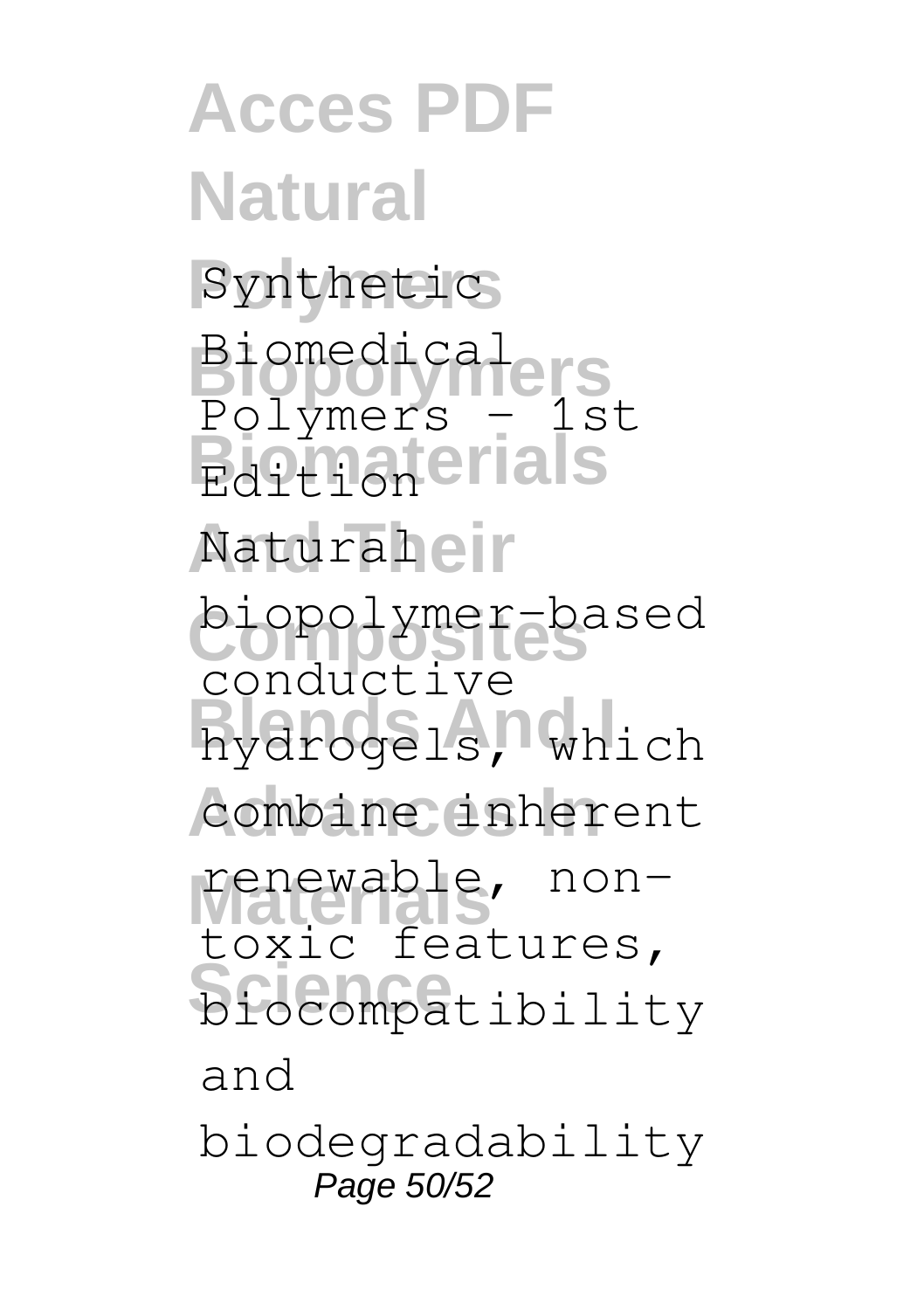## **Acces PDF Natural Polymers** of biopolymers **Biopolymers** flexibility and **Biomaterials** conductivity of conductive **Composites** hydrogels, **Blends And I** potential in **Advances In** applications of **Materials** wearable and sensing devices. and excellent exhibiting great stretchable